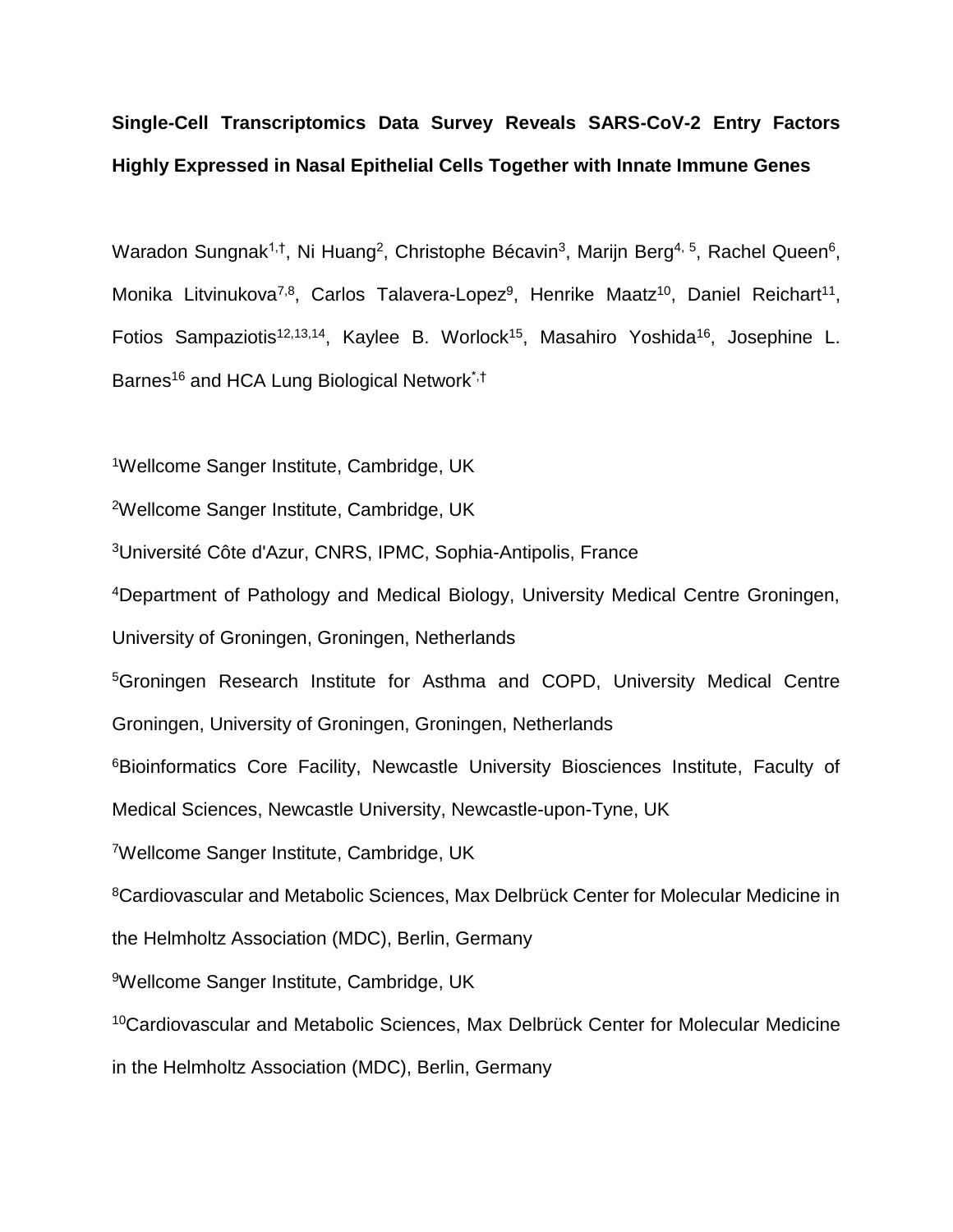<sup>11</sup>Department of Genetics, Harvard Medical School, Boston, MA 02115, United States <sup>12</sup>Wellcome and MRC Cambridge Stem Cell Institute, University of Cambridge, Jeffrey Cheah Biomedical Centre Biomedical Campus, Puddicombe Way, Cambridge CB2 0AW, UK

<sup>13</sup>Department of Medicine, Addenbrookes Hospital, Box 157, Hills Road, Cambridge CB2

0QQ, UK

<sup>14</sup>Cambridge Liver Unit, Cambridge University Hospitals, Cambridge Biomedical Campus,

Hills Road, Cambridge CB2 0QQ, UK

<sup>15</sup>UCL Respiratory, Division of Medicine, University College London, WC1E 6JF, London, UK

<sup>16</sup>UCL Respiratory, Division of Medicine, University College London, WC1E 6JF, London, UK

†Authors for correspondence [\(ws4@sanger.ac.uk;](mailto:ws4@sanger.ac.uk) [lung@humancellatlas.org\)](mailto:lung@humancellatlas.org)

## **Abstract**

We investigated SARS-CoV-2 tropism by surveying expression of viral entry-associated genes in single-cell RNA-seq data from human tissues. We co-detected these transcripts in specific respiratory, corneal, and intestinal epithelial cells, potentially explaining the high efficiency of SARS-CoV-2 transmission. These genes are co-expressed in nasal epithelial cells with those involved in innate immunity, highlighting their potential roles in initial viral infection, spread and clearance. The data are available online at [covid19cellatlas.org.](http://www.covid19cellatlas.org/)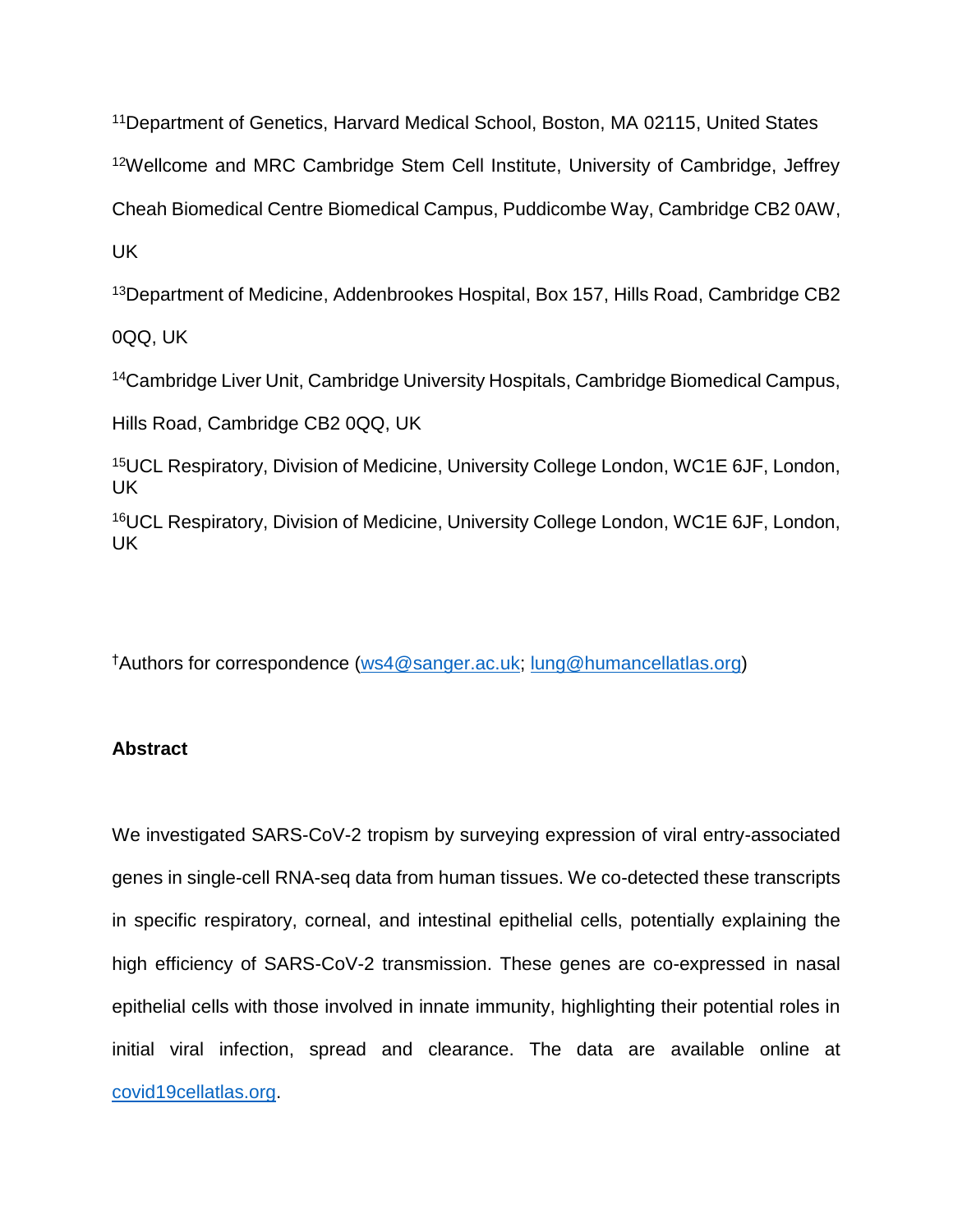#### **Main**

The coronavirus disease 2019 (COVID-19) was caused by severe acute respiratory syndrome coronavirus 2 (SARS-CoV-2)<sup>1</sup>. The virus was first detected in Wuhan<sup>2</sup>, China and has since spread worldwide, emerging as a global pandemic<sup>3</sup>.

In symptomatic patients, nasal swabs yielded higher viral loads than throat swabs<sup>4</sup>. The same distribution was observed in an asymptomatic patient<sup>4</sup>, implicating the nasal epithelium as a portal for initial infection and transmission. Cellular entry of coronaviruses depends on the binding of the spike (S) protein to a specific cellular receptor and subsequent S protein priming by cellular proteases. Similar to SARS-CoV<sup>5,6</sup>, the SARS-CoV-2 employs ACE2 as a receptor for cellular entry. The binding affinity of the S protein and ACE2 was found to be a major determinant of SARS-CoV replication rates and disease severity<sup>4,7</sup>. Viral entry also depends on TMPRSS2 protease activity, and cathepsin B/L activity may be able to substitute for TMPRSS2<sup>7</sup>.

ACE2 and TMPRSS2 have been detected in both nasal and bronchial epithelium by immunohistochemistry<sup>8</sup>. Gene expression of *ACE2* and *TMPRSS2* has been reported to occur largely in alveolar epithelial type II (AT-2) cells<sup>9-11</sup>, which are central to SARS-CoV pathogenesis, while a different study reported the absence of ACE2 in the upper airway<sup>12</sup>. To clarify the expression patterns of *ACE2* and *TMPRSS2*, we analyzed their expression and the expression of other genes potentially associated with SARS-CoV-2 pathogenesis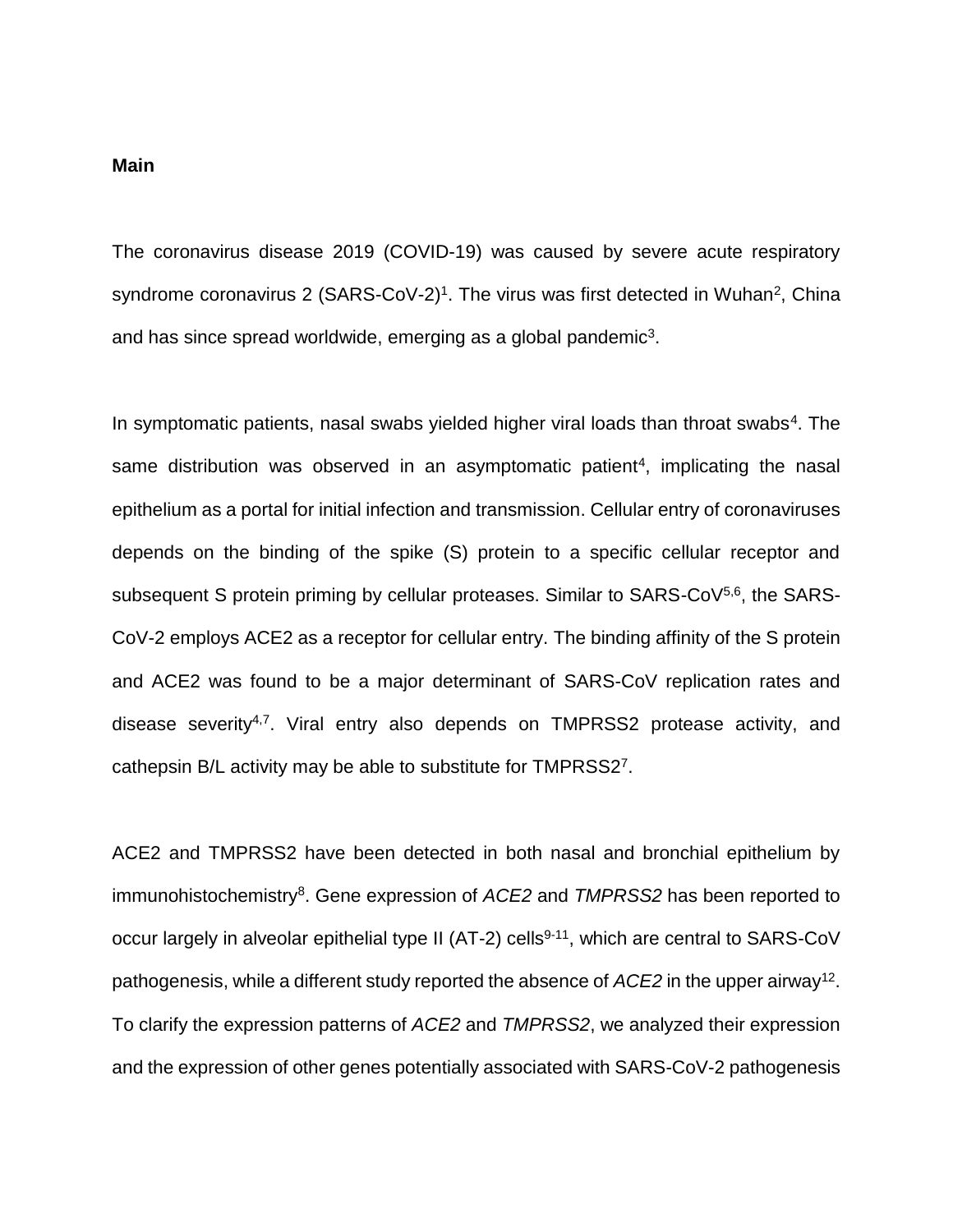at cellular resolution, using scRNA-seq datasets from healthy donors generated by the Human Cell Atlas consortium and other resources to inform and prioritize the use of precious, limited clinical material that is becoming available from COVID-19 patients.

We investigated the gene expression of *ACE2* in multiple scRNA-seq datasets from different tissues, including those of the respiratory tree, cornea, retina, esophagus, ileum, colon, heart, skeletal muscle, spleen, liver, placenta/decidua, kidney, testis, pancreas, prostate gland, brain, skin, and fetal tissues. We note that studies may lack specific cell types due to their sparsity, the challenges associated with isolation, or analysis methodology. Moreover, expression may be under-detected due to technical dropout effects. Thus, while positive (presence) results are highly reliable, absence should be interpreted with care.

*ACE2* expression was generally low in all analyzed datasets. Consistent with independent studies 10,11 , *ACE2* was expressed in cells from multiple tissues, including airways, cornea, esophagus, ileum, colon, liver, gallbladder, heart, kidney, and testis (**Fig. 1a**; first column). *TMPRSS2* was highly expressed with a broader distribution (**Fig. 1a**; second column), suggesting that *ACE2*, rather than *TMPRSS2*, may be a limiting factor for viral entry at the initial infection stage. Cells from the respiratory tree, cornea, esophagus, ileum, colon, gallbladder, and common bile duct expressed both genes in the same cell (**Fig. 1a**; third column). We also assessed *ACE2* and *TMPRSS2* expression in developmental datasets from fetal tissues, including liver, thymus, skin, bone marrow, yolk sac, and lung, and found little to no expression of *ACE2* in all but fetal liver and thymus (**Fig. 1a**) where there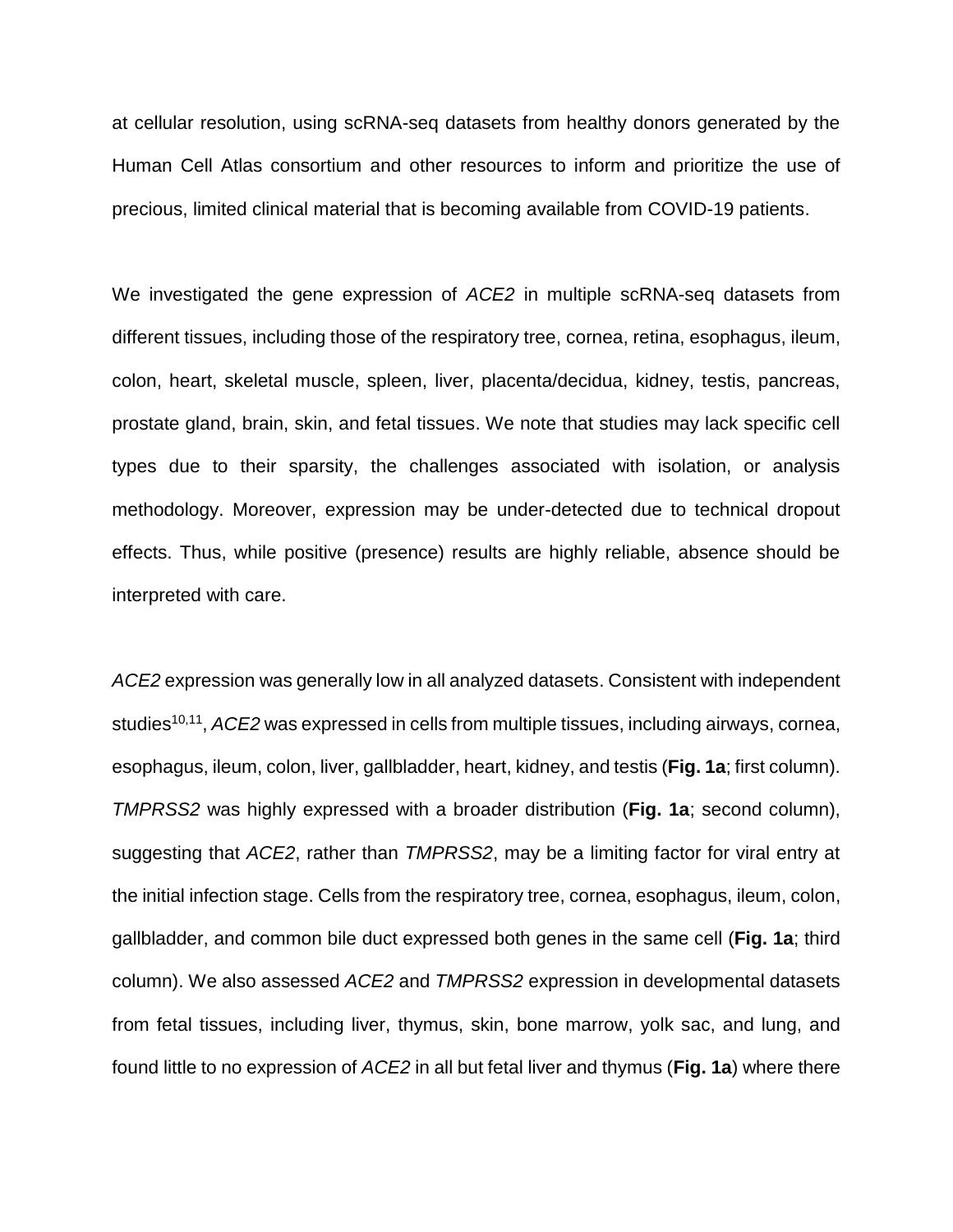was no co-expression with *TMPRSS2* (data not shown) except for a cluster of medullary thymic epithelial cells (**Fig. 1a**). *ACE2* expression is noticeable in certain cell types in placenta/decidua without *TMPRSS2* (**Fig. 1a**). Additional fetal data across relevant tissues and stages are needed to determine the generality of these findings.

To further characterize specific epithelial cell types expressing *ACE2*, we evaluated the *ACE2* expression within the lung and airway epithelium. We found that, despite a low level of expression overall, *ACE2* was expressed in multiple epithelial cell types across the airway, as well as in AT-2 cells in the parenchyma, consistent with previous studies<sup>9-</sup> <sup>11</sup>. Importantly, nasal epithelial cells, including two previously described clusters of goblet cells and one cluster of ciliated cells, show the highest expression among all investigated cells in the respiratory tree (**Fig. 1b**; left panel). We confirmed enriched *ACE2* expression in nasal epithelial cells in an independent scRNA-seq study that includes nasal brushings and biopsies. The results were consistent: we found the highest expression of *ACE2* in nasal secretory cells (equivalent to the two goblet cell clusters in the previous dataset) and ciliated cells (**Fig. 1b**; right panel).

In addition, scRNA-seq data from an *in vitro* epithelial regeneration system from nasal epithelial cells corroborated the expression of *ACE2* in goblet/secretory cells and ciliated cells in these air-liquid interface (ALI) cultures (**Extended Data Fig. 1**). Notably, the differentiating cells in ALI acquire progressively more *ACE2* (**Extended Data Fig. 1**). The results also suggest that this *in vitro* culture system may be biologically relevant for the study of SARS-CoV-2 pathogenesis.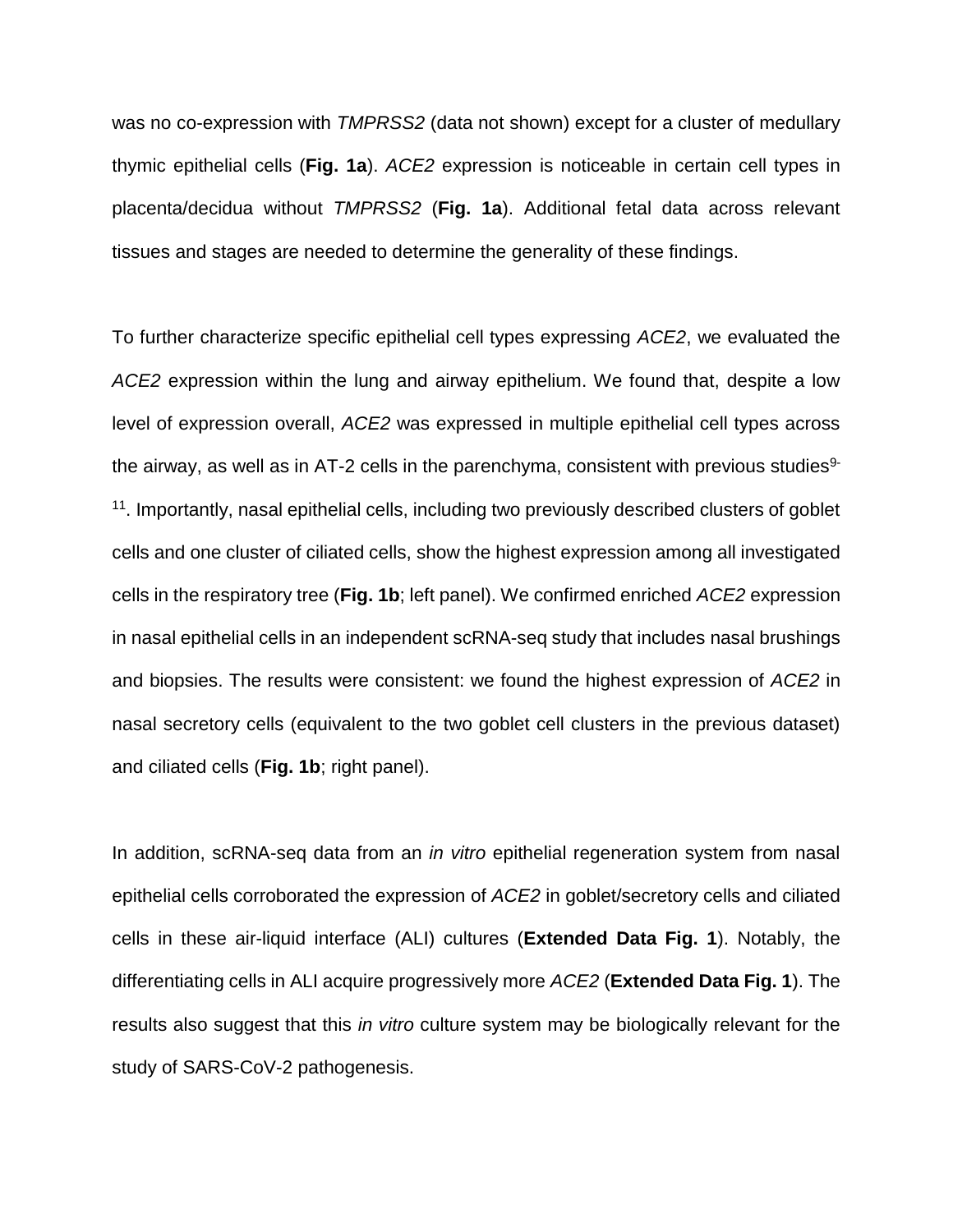It is worth noting that *TMPRSS2* was only expressed in a subset of *ACE2*<sup>+</sup> cells (**Extended Data Fig. 2**), suggesting that the virus might use alternative pathways. It was previously shown that SARS-CoV-2 could enter TMPRSS2 cells using cathepsin B/L<sup>7</sup>. Indeed, other proteases were more promiscuously expressed than *TMPRSS2*, especially cathepsin B, which was expressed in more than 70%-90% of *ACE2*<sup>+</sup> cells (**Extended Data Fig. 2**). However, while TMPRSS2 activity is documented to be important for viral transmission<sup>13,14</sup>, the potential of cathepsin  $B/L$  or other proteases to functionally replace TMPRSS2 has not been determined.

We next asked whether the enriched expression of viral receptors and entry-associated molecules in the nasal region/upper airway might be relevant for viral transmissibility. Here, we assessed the expression of viral receptor genes that are used by other coronaviruses and influenza viruses in our datasets. We looked for *ANPEP* (used by HCoV-22944<sup>15</sup>) and *DPP4* (used by MERS-CoV45<sup>16</sup>), as well as the enzymes *ST6GAL1* and *ST3GAL4*, which are important for the synthesis of α(2,6)-linked and α(2,3)-linked sialic acids recognized by influenza viruses<sup>17</sup>. Notably, their expression distribution coincided with viral transmissibility patterns based on a comparison to the basic reproduction number  $(R_0)$ , which estimates the number of people who can become infected from a single infected person. The skewed distribution of the receptors/enzymes towards the upper airway is observed in viruses with higher R<sub>0</sub>/infectivity, including those of SARS-CoV/SARS-CoV-2 ( $R_0 \sim 1.4$ -5.0<sup>18-20</sup>), influenza (mean  $R_0 \sim 1.347^{21}$ ) and HCoV-229E (unidentified  $R_0$ ; associated with common cold). This distribution is in distinct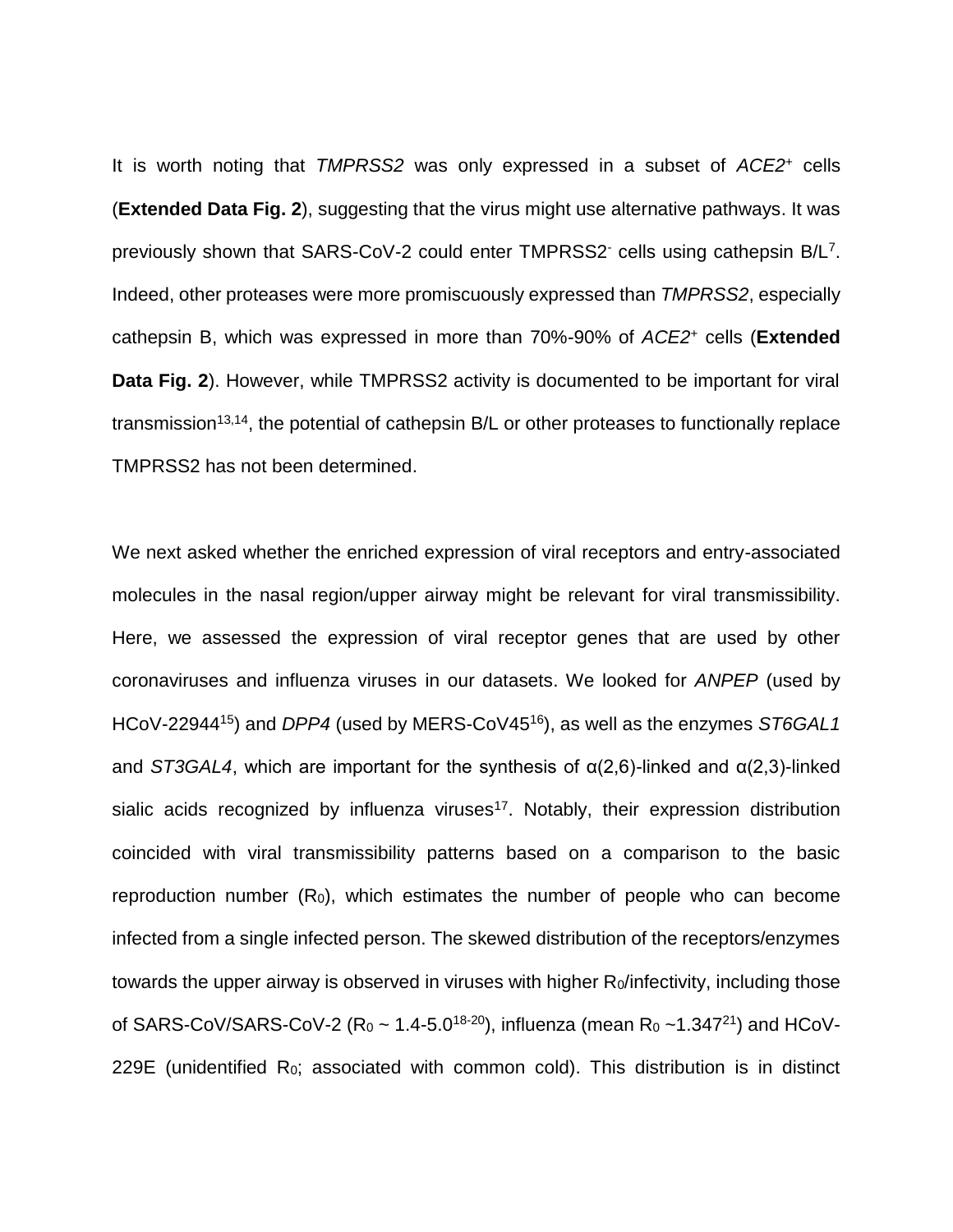contrast with that of *DPP4*, the receptor for MERS-CoV  $(R_0 \sim 0.3 - 0.8^{22})$ , a coronavirus with limited human-to-human transmission<sup>23</sup>, in which expression skews towards lower airway/lung parenchyma (**Fig. 2a**). Therefore, our data highlight the possibility that viral transmissibility is dependent on the spatial distribution of receptor accessibility along the respiratory tract.

To gain more insight into the expression patterns of genes associated with *ACE2*, we performed Spearman's correlation analysis with Benjamini-Hochberg-adjusted *p*-values to identify genes associated with *ACE2* across all cells within the lung epithelial cell datasets. While the correlation coefficients are relatively low (< 0.12), likely due to low expression of *ACE2* and technical noise and dropout effects, the expression pattern of the top 50 *ACE2*-correlated genes across the respiratory tree is consistent with that of *ACE2*, with a skewed expression towards upper airway cells (**Fig. 2b** and **Extended Data Fig. 3a,b**). To our surprise, while some of the genes are associated with carbohydrate metabolism, possibly due to their role in goblet cell mucin synthesis, a number of genes associated with immune functions including innate and antiviral immune functions, are over-represented in the rank list, including *IDO1*, *IRAK3*, *NOS2*, *TNFSF10*, *OAS1*, and *MX1* (**Fig. 2b** and **Supplementary Table 1**). Expression of these genes is highest in nasal goblet 2 cells (**Fig. 2b**), consistent with the phenotype previously described. Nonetheless, nasal goblet 1 and nasal ciliated 2 cells also significantly express these genes (**Fig. 2b**). Given their environmental exposure and high expression of receptor/receptor-associated enzymes (**Fig. 2a**), it is plausible that nasal epithelial cells are conditioned to express these immune-associated genes to reduce viral susceptibility.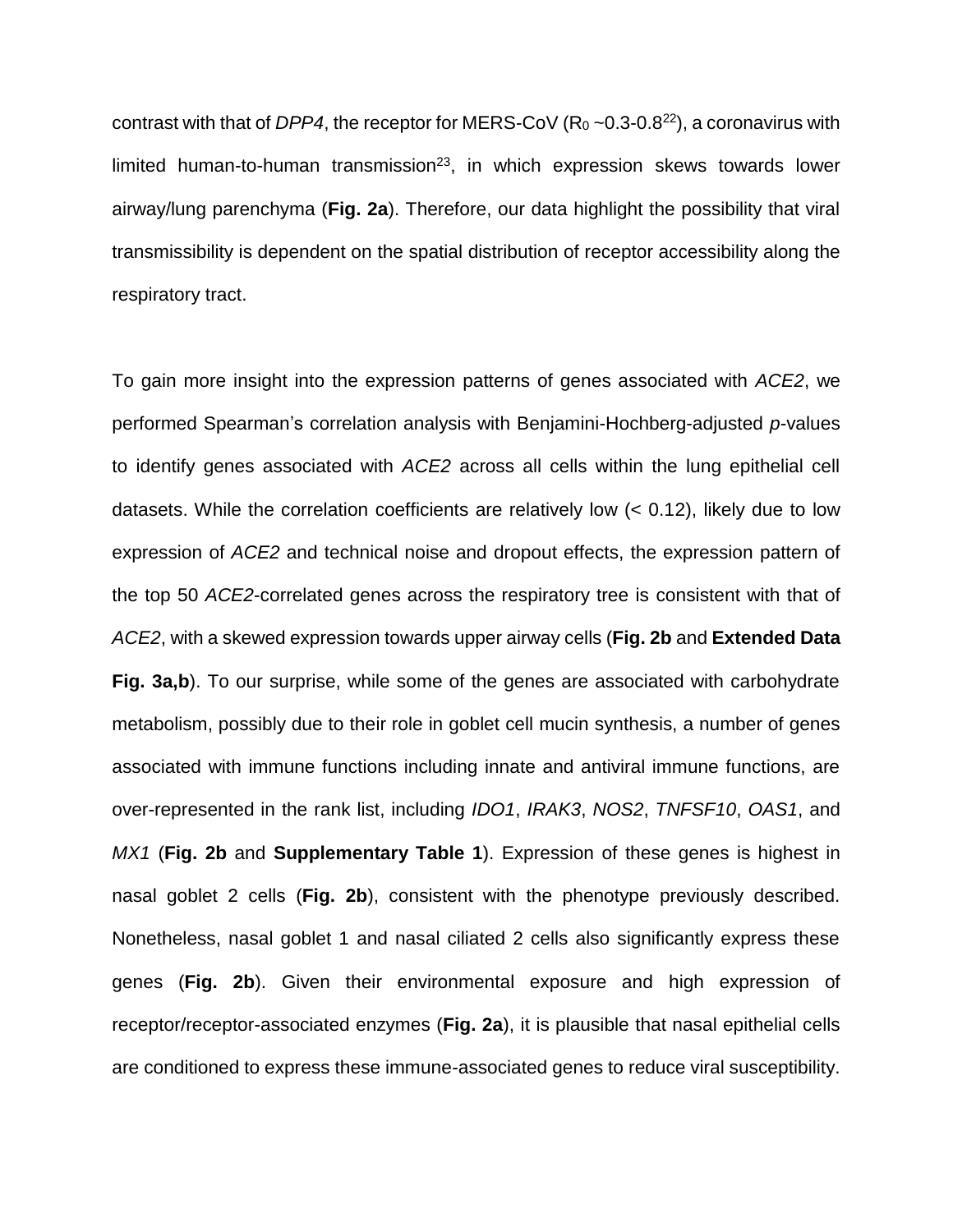In this study, we explored multiple scRNA-seq datasets generated within the HCA consortium and other resources, and found that the SARS-CoV-2 entry receptor *ACE2* and viral entry-associated protease *TMPRSS2* are highly expressed in nasal goblet and ciliated cells. This finding implicates these cells as loci of original infection and possible reservoirs for dissemination within and between individuals. The co-expression in other barrier surface tissues could also suggest further investigation on alternative transmission routes. For example, the co-expression in esophagus, ileum, and colon could explain viral fecal shedding observed clinically<sup>24</sup>, with implications for potential fecal-oral transmission, whereas the co-expression in superficial conjunctival cells could explain an ocular phenotype observed in a small portion of COVID-19 patients<sup>25</sup> with the potential of spread through the nasolacrimal duct.

Our findings may have significant implications for understanding viral transmissibility, considering that the primary viral transmission is through infectious droplets. Moreover, as SARS-CoV-2 is an enveloped virus, its release does not require cell lysis. Thus, the virus might exploit existing secretory pathways in nasal goblet cells sustained at a presymptomatic stage. These discoveries could have translational implications. For example, given that nasal carriage is likely to be a key feature of transmission, drugs/vaccines administered intranasally could be highly effective in limiting spread.

Finally, it is worth highlighting that this is the first collaborative effort by a Human Cell Atlas Biological Network (the Lung), and illustrates the opportunities from integrative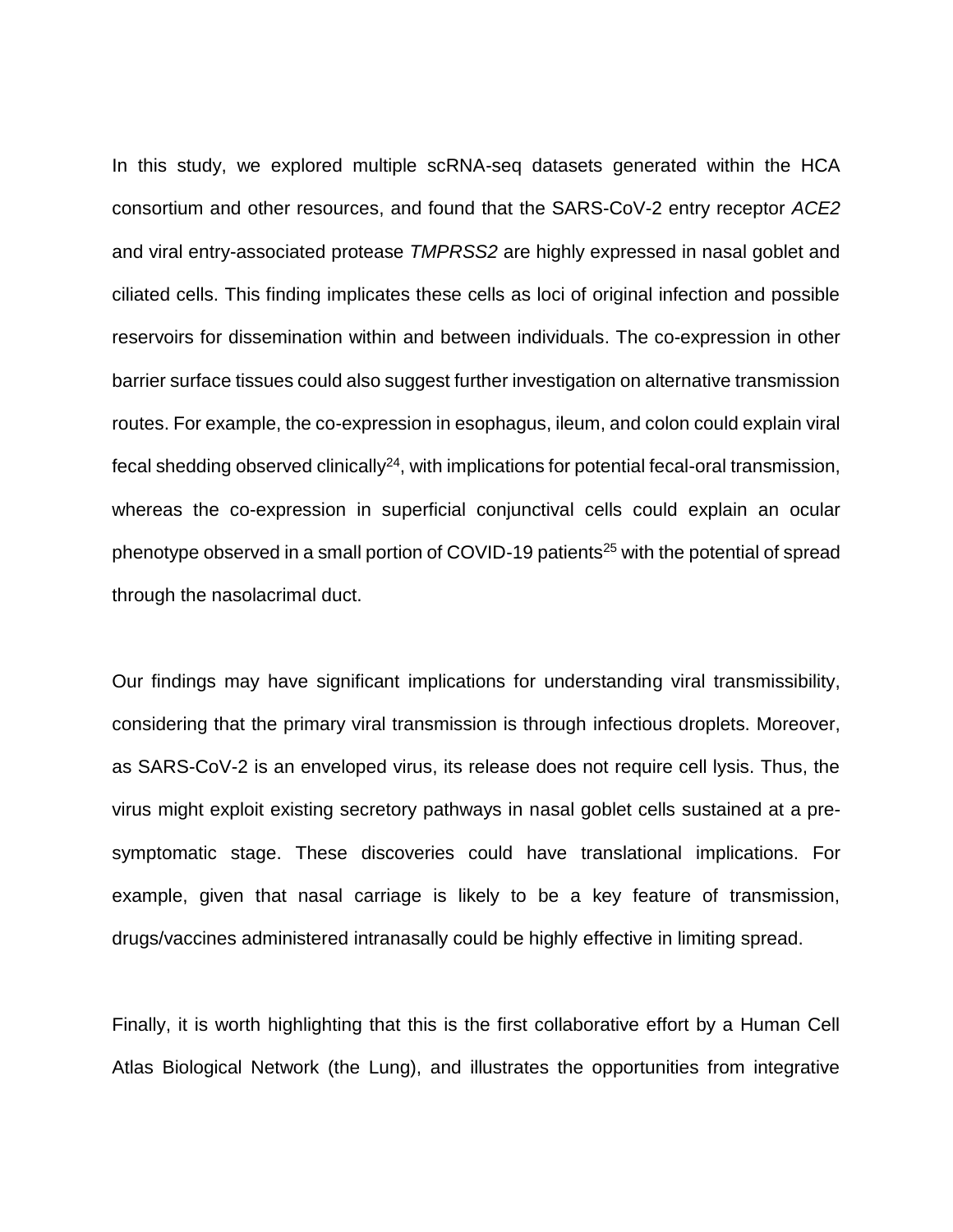analyses of Human Cell Atlas data, with future examples of consortium work expected soon.

#### **Acknowledgements**

We are grateful to Cori Bargmann, Jeremy Farrar, and Sarah Aldridge for stimulating discussions. We thank Jana Eliasova (scientific illustrator) for support with the design of figures, Sarah Sansum for support in document processing, and Vlad Kiselev and the Wellcome Sanger Cellular Genetics IT Team, as well as Paul Bevan, for support with setting up the website portal. The human embryonic and fetal material was provided by the Joint MRC / Wellcome (MR/R006237/1) Human Developmental Biology Resource [\(www.hdbr.org\)](http://www.hdbr.org/).

This publication is part of the Human Cell Atlas - [www.humancellatlas.org/publications.](http://www.humancellatlas.org/publications)

\*The HCA Lung Biological Network are: Nicholas E. Banovich<sup>1</sup>, Pascal Barbry<sup>2</sup>, Alvis Brazma<sup>3</sup>, Joseph Collin<sup>4</sup>, Tushar J. Desai<sup>5</sup>, Thu Elizabeth Duong<sup>6,7</sup>, Oliver Eickelberg<sup>8</sup>, Christine Falk<sup>9,10</sup>, Michael Farzan<sup>11</sup>, Ravindra K. Gupta<sup>12</sup>, Muzlifah Haniffa<sup>13,4,14</sup>, Peter Horvath<sup>15,16</sup>, Norbert Hubner<sup>17,25</sup>, Naftali Kaminski<sup>18</sup>, Mark Krasnow<sup>19</sup>, Jonathan A. Kropski<sup>20</sup>, Malte Kuhnemund<sup>21</sup>, Majlinda Lako<sup>4</sup>, Haeock Lee<sup>22</sup>, Sylvie Leroy<sup>2</sup>, Sten Linnarson<sup>23</sup>, Monika Litviňuková<sup>13,17</sup>, Joakim Lundeberg<sup>24</sup>, Henrike Maatz<sup>17</sup>, Kerstin B. Meyer<sup>13</sup>, Chichau Miao<sup>13</sup>, Alexander J. Misharin<sup>26</sup>, Martijn C. Nawijn<sup>27</sup>, Marko Z. Nikolic<sup>28</sup>, Jose Ordovas Montanes<sup>29,30,31,32</sup>, Gavin Oudit<sup>33</sup>, Dana Pe'er<sup>34</sup>, Joseph Powell<sup>35</sup>, Steve Quake<sup>36</sup>, Rachel Queen<sup>4</sup>, Jay Rajagopal<sup>32,37</sup>, Purushothama Rao Tata<sup>38</sup>, Emma L.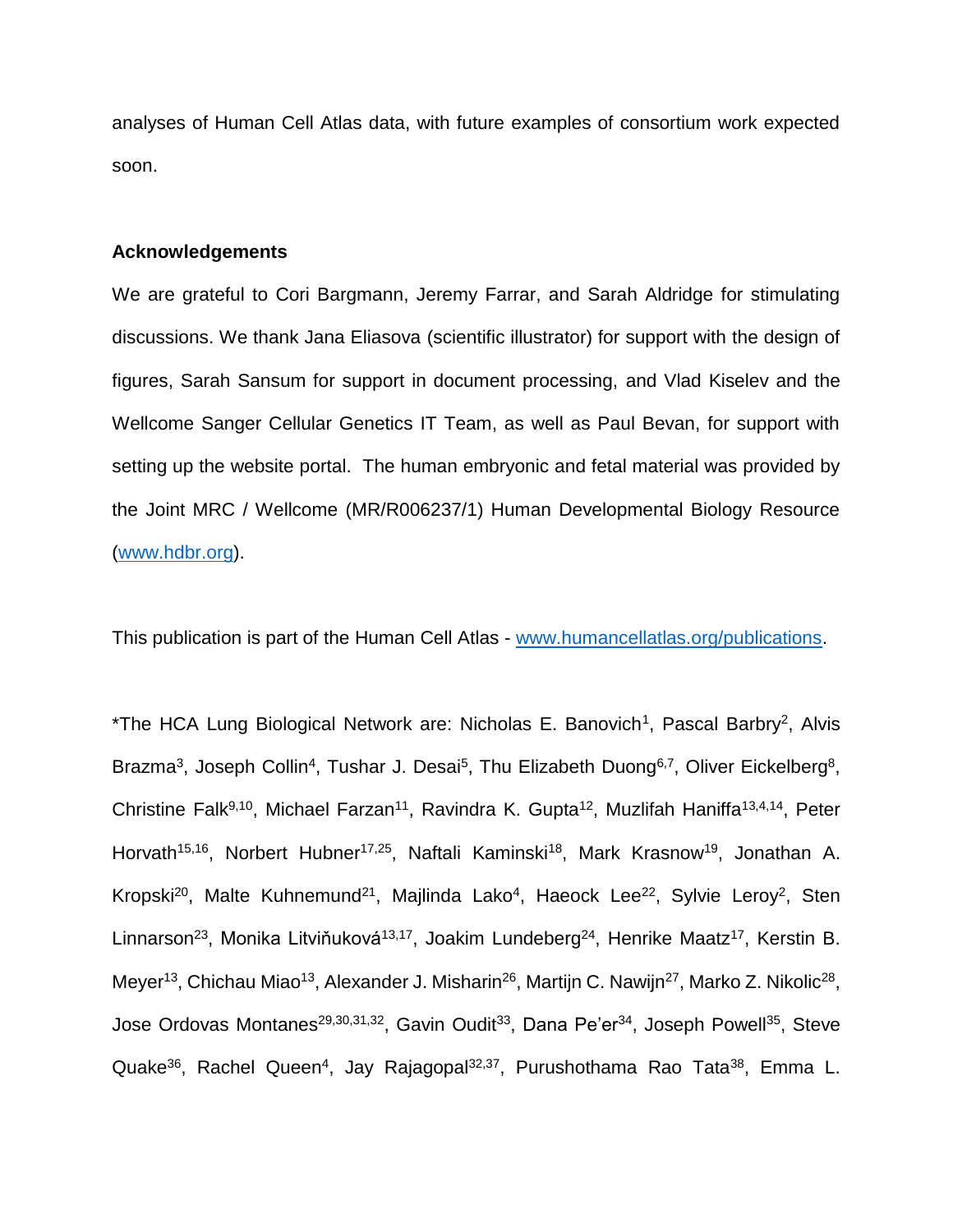Rawlins<sup>39</sup>, Aviv Regev<sup>40,41,42</sup>, Daniel Reichart<sup>43</sup>, Paul Reyfman<sup>44</sup>, Orit Rozenblatt-Rosen<sup>40,41</sup>, Kourosh Saeb-Parsy<sup>45</sup>, Christos Samakovlis<sup>24</sup>, Fotis Sampaziotis<sup>46</sup>, Max Seibold<sup>47</sup>, Christine E. Seidman<sup>43,48</sup>, Jon G., Seidman<sup>43</sup>, Herbert B. Schiller<sup>49</sup>, Joachim L. Schultze<sup>50</sup>, Alex K. Shalek<sup>51</sup>, Douglas Shepherd<sup>52</sup>, Jason Spence<sup>53</sup>, Xin Sun<sup>54</sup>, Carlos Talavera- López<sup>13</sup>, Sarah A. Teichmann<sup>13,55</sup>, Fabian Theis<sup>56</sup>, Alexander Tsankov<sup>57</sup>, Ludovic Vallier<sup>46</sup>, Maarten van den Berge<sup>58</sup>, Jeffrey Whitsett<sup>59</sup>, Kaylee B. Worlock<sup>60</sup>, Masahiro Yoshida<sup>60</sup>, Laure-Emmanuelle Zaragosi<sup>2</sup>, Darin Zerti<sup>4,61</sup>, Hongbo Zhang<sup>62</sup>, Kun Zhang<sup>63</sup>, Deborah Hung<sup>43,64</sup>, Ian Glass<sup>65</sup>, Avi Spira<sup>66,67</sup>, and Yan Xu<sup>68</sup>

<sup>1</sup>Translational Genomics Research Institute, Phoenix, AZ

<sup>2</sup>Université Côte d'Azur, CNRS, IPMC, Sophia-Antipolis 06560, France

<sup>3</sup>European Molecular Biology Laboratory, European Bioinformatics Institute (EMBL-EBI), Wellcome Trust Genome Campus, Hinxton, Cambridge, CB10 1SD, UK

<sup>4</sup>Biosciences Institute, Faculty of Medical Sciences, Newcastle University, International Centre for Life, Bioscience West Building, Newcastle upon Tyne NE1 3 BZ, UK

<sup>5</sup>Department of Medicine and Institute for Stem Cell Biology and Regenerative Medicine, Stanford University School of Medicine, Stanford, CA 94305, USA

<sup>6</sup>Department of Pediatrics Division of Respiratory Medicine, University of California San Diego <sup>7</sup>Rady Children's Hospital San Diego, San Diego, CA 92123, USA

<sup>8</sup>Division of Pulmonary Sciences and Critical Care Medicine, Department of Medicine, University of Colorado, Anschutz Medical Campus, Aurora, CO, US

9 Institute of Transplant Immunology, Hannover Medical School, MHH, Carl-Neuberg Str. 1, 30625 Hannover, Germany,

<sup>10</sup>German Center for Infectious Diseases DZIF, TTU-IICH 07.801

<sup>11</sup>Department of Immunology and Microbiology, The Scripps Research Institute, Jupiter, Florida, USA (33458)

<sup>12</sup>Cambridge Institute for Therapeutic Immunology and Infectious Diseases, Jeffrey Cheah Biomedical Centre, University of Cambridge, Cambridge CB2 0AW, UK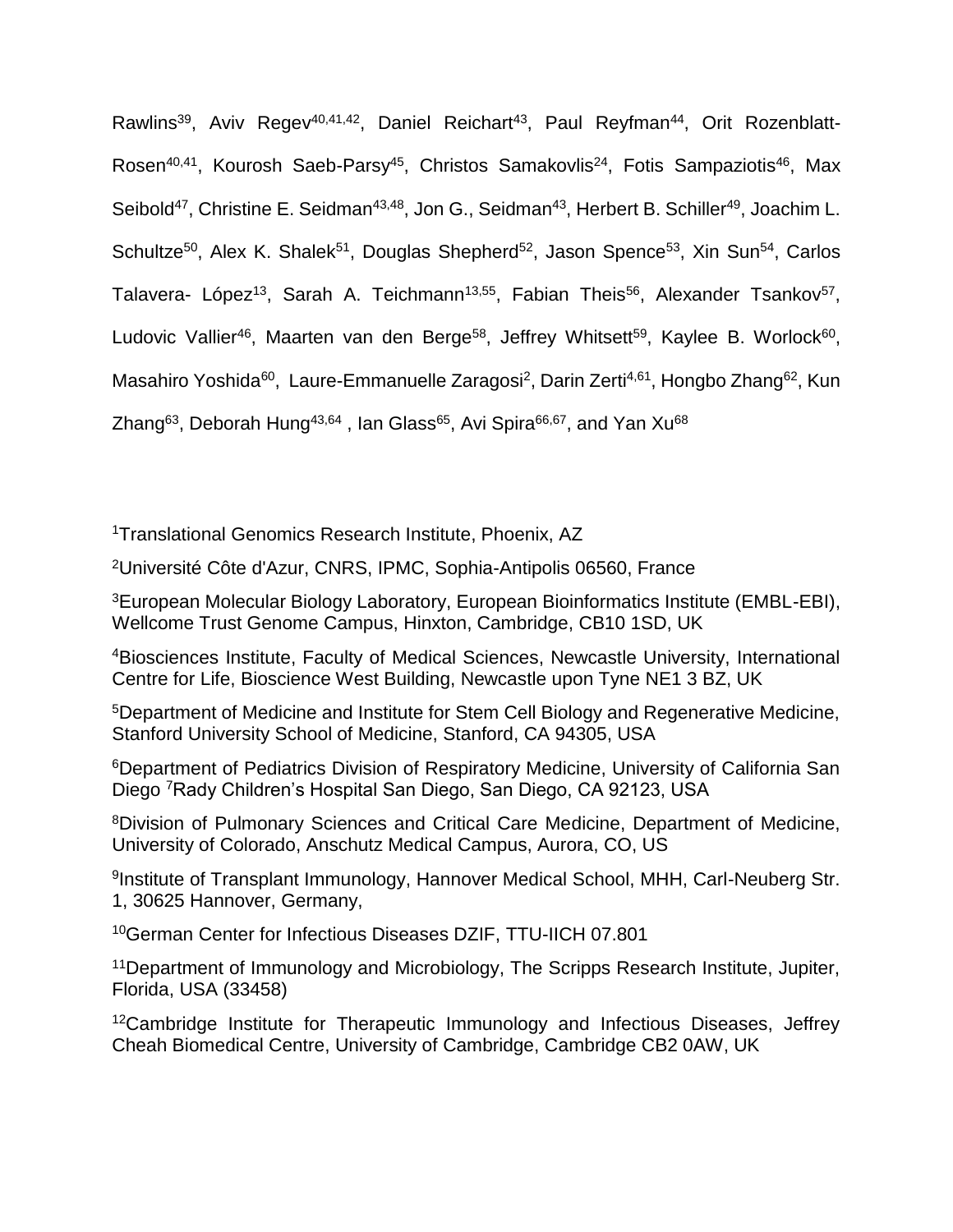<sup>13</sup>Wellcome Sanger Institute, Wellcome Genome Campus, Hinxton, Cambridge CB10 1SA, UK; <sup>14</sup>Department of Dermatology and NIHR Newcastle Biomedical Research Centre, Newcastle Hospitals NHS Foundation Trust, Newcastle upon Tyne NE2 4LP, UK

<sup>15</sup>Synthetic and Systems Biology Unit, Biological Research Centre (BRC), Szeged, Hungary; <sup>16</sup>Institute for Molecular Medicine Finland, University of Helsinki

<sup>17</sup>Cardiovascular and Metabolic Sciences, Max Delbrück Center for Molecular Medicine in the Helmholtz Association (MDC), 13125 Berlin, Germany; DZHK (German Centre for Cardiovascular Research), Partner Site Berlin, 13347 Berlin, Germany

<sup>18</sup>Pulmonary, Critical Care and Sleep Medicine, Yale University School of Medicine, New Haven, CT 06520, USA

<sup>19</sup>Department of Biochemistry and Wall Center for Pulmonary Vascular Disease, Howard Hughes Medical Institute, Stanford University School of Medicine, Stanford, CA 94305, USA

<sup>20</sup>Division of Allergy, Pulmonary and Critical Care Medicine, Department of Medicine, Vanderbilt University Medical Center, Nashville, TN, Department of Veterans Affairs Medical Center, Nashville, TN; Department of Cell and Developmental Biology, Vanderbilt University, Nashville, TN

<sup>21</sup>Cartana AB, Nobels vag 16, 17165 Stockholm, Sweden

<sup>22</sup>Department of Biomedicine and Health Sciences, The Catholic University of Korea, Seoul, Korea

<sup>23</sup>Division of Molecular Neurobiology, Department of Medical Biochemistry and Biophysics, Karolinska Institute

<sup>24</sup>SciLifeLab, KTH Royal Institute of Technology, SE-100 44, Stockholm, Sweden

<sup>25</sup>Berlin Institute of Health (BIH), 10178 Berlin, Germany; Charité-Universitätsmedizin, 10117 Berlin, Germany

<sup>26</sup>Division of Pulmonary and Critical Care Medicine, Northwestern University, Chicago, Illinois 60611, USA

<sup>27</sup>Department of Pathology and Medical Biology, University of Groningen, GRIAC Research Institute, University Medical Center Groningen, 9713 AV Groningen, **Netherlands** 

<sup>28</sup>UCL Respiratory, Division of Medicine, University College London, WC1E 6JF, London, UK

<sup>29</sup>Division of Gastroenterology Boston Children's Hospital, Boston, MA 02115, USA;

<sup>30</sup>Program in Immunology, Harvard Medical School, Boston, MA 02115, USA;

<sup>31</sup>Broad Institute of MIT and Harvard, Cambridge, MA 02142, USA;

32Harvard Stem Cell Institute, Cambridge, MA 02138, USA.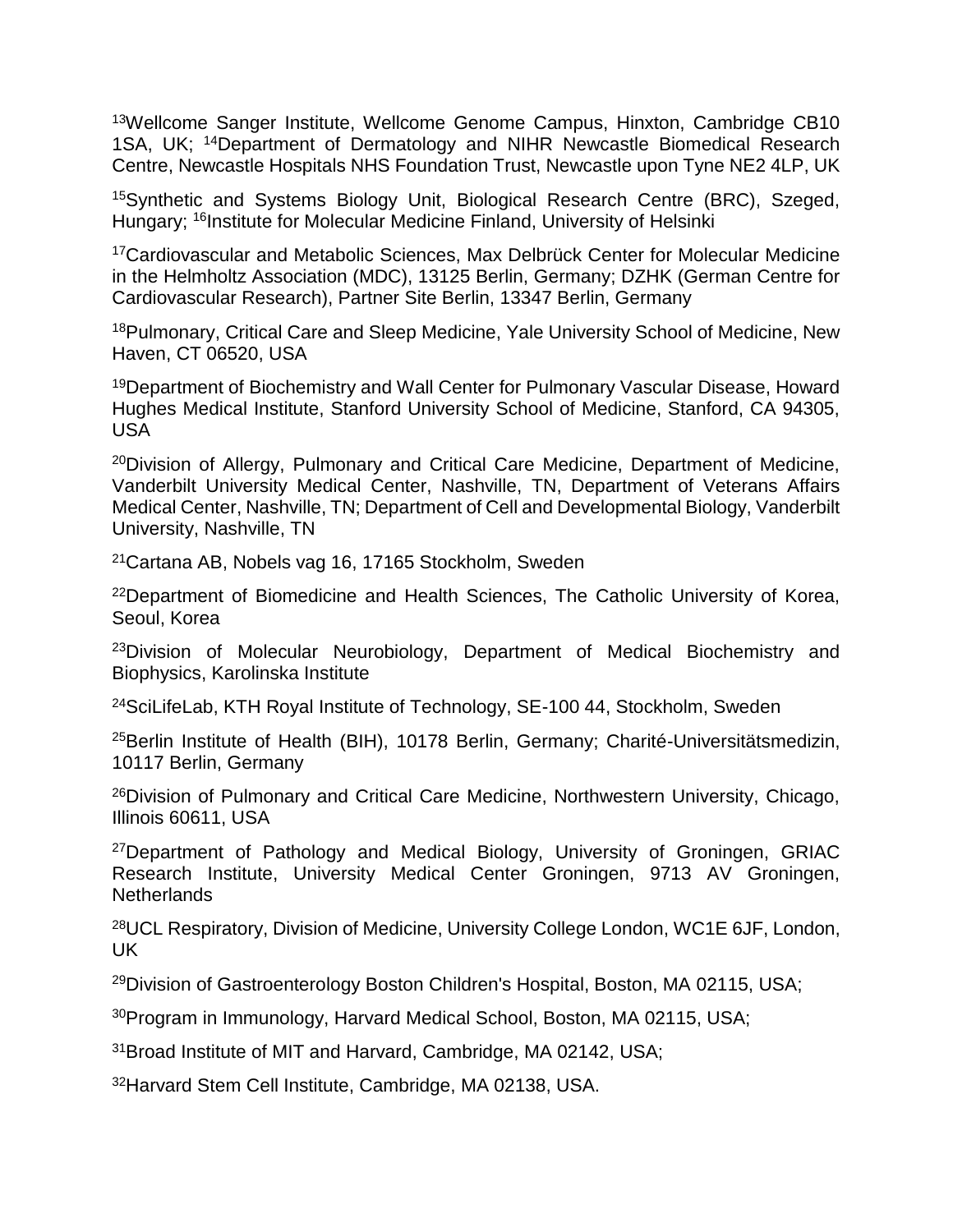<sup>33</sup>Canada Research Chair in Heart Failure, Division of Cardiology, 2C2 Walter Mackenzie Health Sciences Centre, Edmonton, Alberta, T6G 2B7, Canada

<sup>34</sup>Computational and Systems Biology Program, Sloan Kettering Institute, Memorial Sloan Kettering Cancer Center, New York, New York 10065, USA

<sup>35</sup>Garvan-Weizmann Centre for Cellular Genomics, Garvan Institute of Medical Research, Sydney, NSW, Australia; UNSW Cellular Genomics Futures Institute, University of New South Wales, Sydney, NSW, Australia

<sup>36</sup>Depts of Bioengineering and Applied Physics, Stanford University, and the Chan Zuckerberg Biohub, Stanford University, Stanford, CA 94305, USA

<sup>37</sup>Center for Regenerative Medicine, Massachusetts General Hospital, Boston, MA 02114, Boston

<sup>38</sup>Department of Cell Biology, Regeneration Next Initiative, Duke University School of Medicine, Durham, NC 27710, USA

<sup>39</sup>Wellcome Trust/CRUK Gurdon Institute and Department Physiology, Development and Neuroscience, University of Cambridge, Cambridge, CB2 1QN, UK

<sup>40</sup>Klarman Cell Observatory, Broad Institute of MIT and Harvard,

<sup>41</sup>Howard Hughes Medical Institute,

<sup>42</sup>Department of Biology, Massachusetts Institute of Technology, Cambridge, MA 02142, USA

<sup>43</sup>Department of Genetics, Harvard Medical School, Boston, MA 02115, USA

<sup>44</sup>Northwestern University Feinberg School of Medicine, Division of Pulmonary and Critical Care Medicine

<sup>45</sup>Department of Surgery, University of Cambridge and NIHR Cambridge Biomedical Research Centre, CB2 0QQ, UK

<sup>46</sup>Wellcome and MRC Cambridge Stem Cell Institute, Jeffrey Cheah Biomedical Centre, Biomedical Campus, Puddicombe Way, Cambridge CB2 0AW, UK; Department of Medicine, Addenbrookes Hospital, Hills Rd, Cambridge CB2 0QQ, UK

<sup>47</sup>Department of Pediatrics; Center for Genes, Environment, and Health; National Jewish Health; Denver, CO 80206

<sup>48</sup>Cardiovascular Division, Brigham & Women's Hospital, Boston, MA 02115, USA

<sup>49</sup>Comprehensive Pneumology Center (CPC) / Institute of Lung Biology and Disease (ILBD), Helmholtz Zentrum München, Member of the German Center for Lung Research (DZL), Munich, Germany

<sup>50</sup>Department for Genomics & Immunoregulation, LIMES-Institute, University of Bonn, 53115 Bonn, Germany and PRECISE Platform for Single Cell Genomics & Epigenomics, German Center for Neurodegenerative Diseases and University of Bonn, Bonn, Germany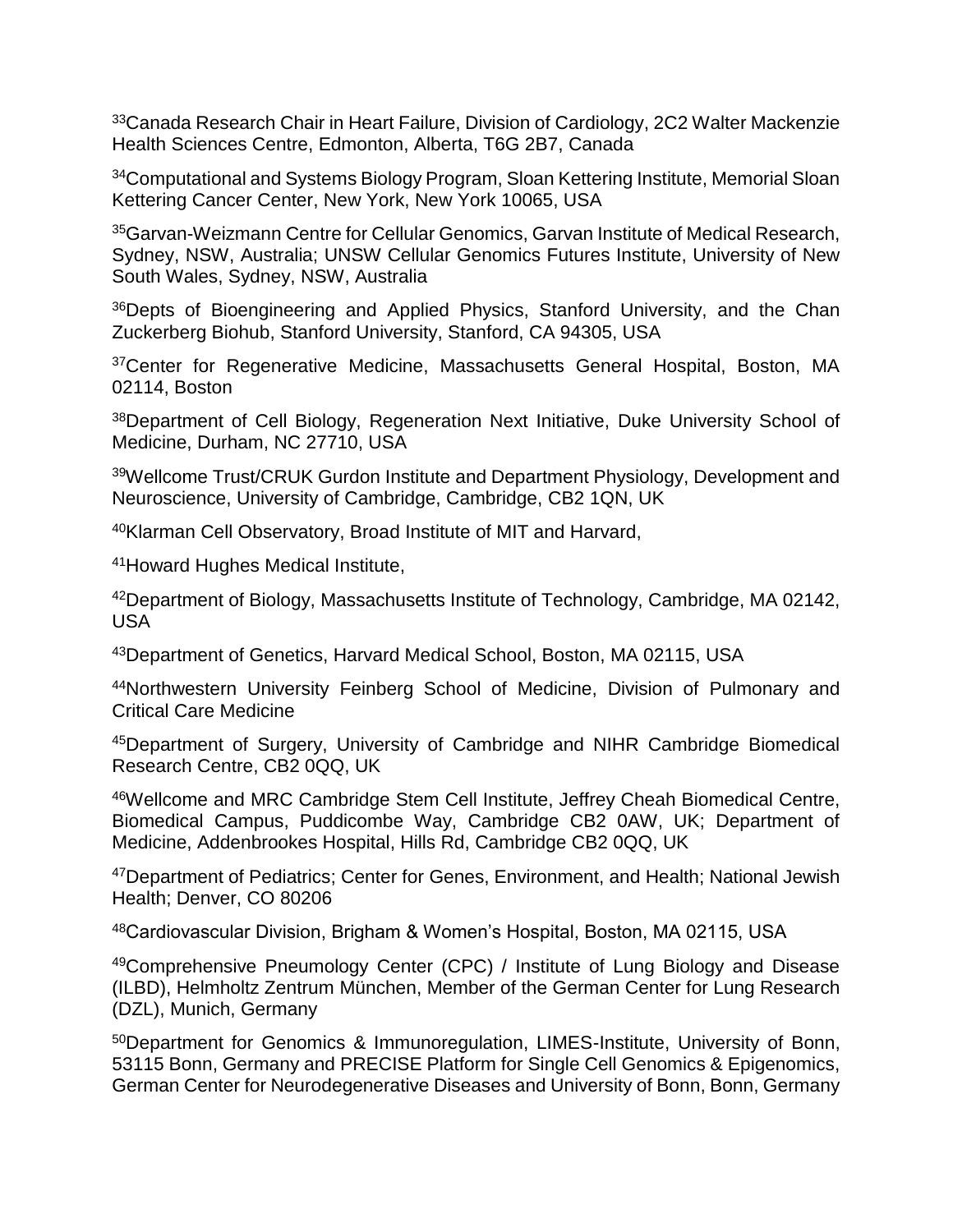<sup>51</sup>Ragon Institute of MGH, MIT, and Harvard, Cambridge, MA, USA; Institute for Medical Engineering and Science (IMES), Koch Institute for Integrative Cancer Research, and Department of Chemistry, Massachusetts Institute of Technology, Cambridge, MA, USA;

<sup>52</sup>Center for Biological Physics and Department of Physics, Arizona State University, Tempe, AZ 85287, USA

<sup>53</sup>Department of Internal Medicine, Gastroenterology, University of Michigan Medical School, Ann Arbor, MI 48109, USA; Department of Cell and Developmental Biology, University of Michigan Medical School, Ann Arbor, MI 48109, USA; Department of Biomedical Engineering, University of Michigan College of Engineering, Ann Arbor, MI 48109, USA.

<sup>54</sup>Department of Pediatrics, Department of Biological Sciences, University of California SD, 9500 Gilman Dr. MC0766, San Diego, CA 92093, USA

<sup>55</sup>Theory of Condensed Matter Group, Cavendish Laboratory/Department of Physics, University of Cambridge, Cambridge CB3 0HE, UK

<sup>56</sup>Institute of Computational Biology, Helmholtz Zentrum München and Departments of Mathematics and Life Sciences, Technical University Munich, Germany

<sup>57</sup>Genetics and Genomic Sciences, Icahn School of Medicine at Mount Sinai, New York, NY 10029, USA

<sup>58</sup>Department of Pulmonary diseases and tuberculosis, University of Groningen, GRIAC Research Institute, University Medical Center Groningen, 9713 AV Groningen, **Netherlands** 

<sup>59</sup>Cincinnati Children's Hospital Medical Center, Cincinnati, OH 45229, USA

<sup>60</sup>UCL Respiratory, Division of Medicine, University College London, London, UK

<sup>61</sup>Microscopy Centre and Department of Applied Clinical Sciences and Biotechnology, University of L'Aquila, via Vetoio, 67100 Coppito, L'Aquila, Italy

Key Laboratory for Stem Cells and Tissue Engineering, Ministry of Education and <sup>62</sup>Department of Histology and Embryology of Zhongshan School of Medicine, Sun Yat-Sen University, Guangzhou 510080, China

<sup>63</sup>UCSD Department of Bioengineering, 9500 Gilman Drive, MC0412, PFBH402, La Jolla, CA 92093, USA

<sup>64</sup>Department of Molecular Biology at Massachusetts General Hospital, Boston, MA 02114, USA

<sup>65</sup>Department of Pediatrics, Genetic Medicine, University of Washington, Seattle, WA 98195, USA

<sup>66</sup>Department of Medicine, Boston University School of Medicine, Boston, MA 02118, USA

67Johnson & Johnson Innovation, Cambridge, MA 02142, USA.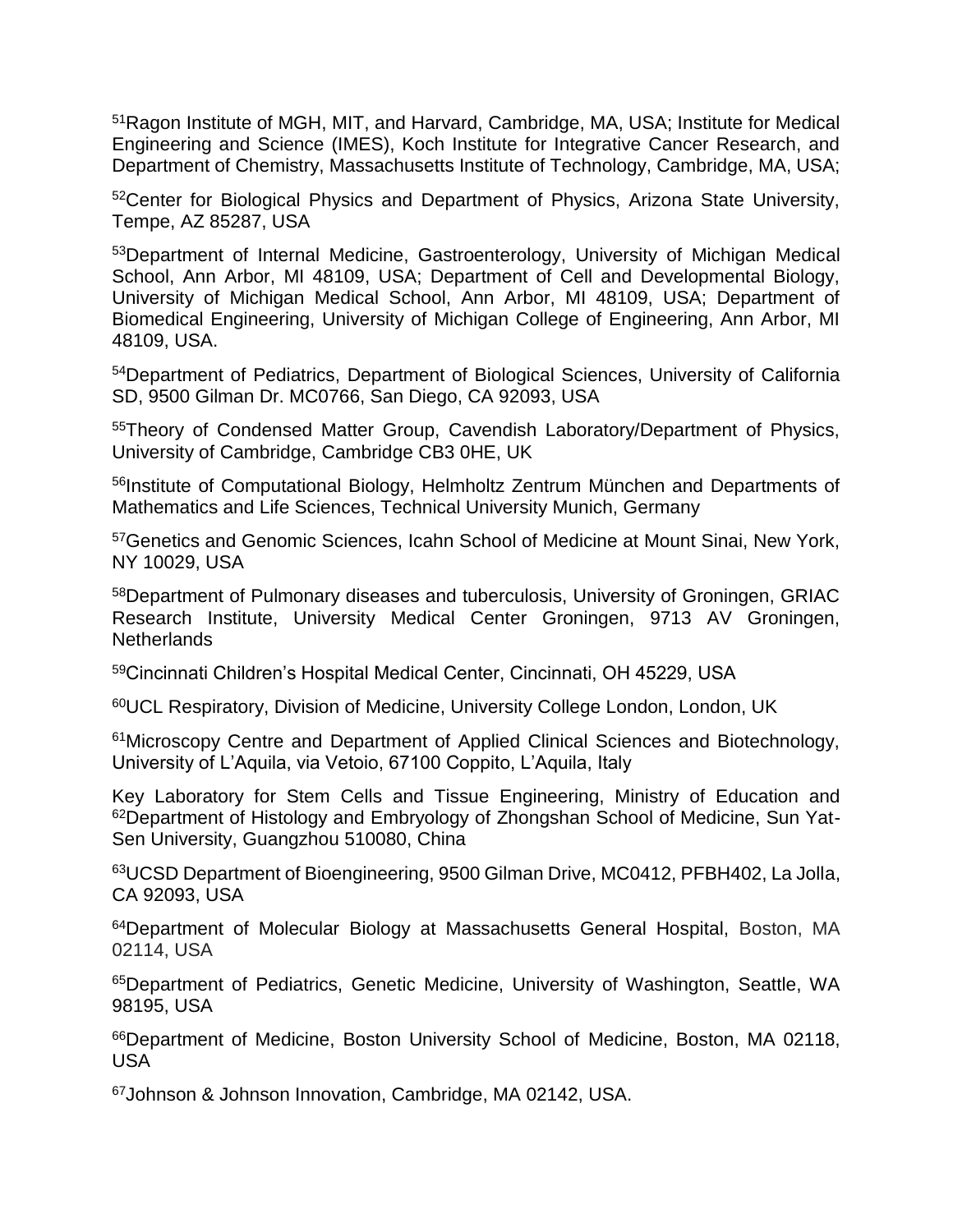<sup>68</sup>Divisions of Pulmonary Biology and Biomedical Informatics; Perinatal Institute, Cincinnati Children's Hospital Medical Center; University of Cincinnati College of Medicine, Cincinnati, OH 45267, USA

Pascal Barbry, Alexander J. Misharin, Martijn C. Nawijn and Jay Rajagopal serve as the coordinators for the HCA Lung Biological Network.

This work was supported by the Wellcome Sanger Institute core funding (WT206194) and the Wellcome Strategic Scientific Support award "Pilot projects for the Human Cell Atlas" (WT211276/Z/18/Z), a Seed Network grant from the Chan Zuckerberg Initiative to P.B., T.D., T.E.D., O.E., P.H., N.K., M.K., K.B.M., A.M., M.C.N., D.P., J.R., P.R.T., S.Q., A.R., O.R., H.B.S., D.S., A.T., J.W. and K.Z. and by the European Union's H2020 research and innovation program under grant agreement No 874656 (discovAIR) to P.B., A.B., M.K., S.L., J.L., K.B.M., M.C.N., K.S.P., C.S., H.B.S., J.S., F.T. and M.vd.B. W.S. acknowledges funding from the Newton Fund, Medical Research Council (MRC), The Thailand Research Fund (TRF), and Thailand's National Science and Technology Development Agency (NSTDA). M.C.N acknowledges funding from GSK Ltd, Netherlands Lung Foundation project no. 5.1.14.020 and 4.1.18.226. T.D. acknowledges funding from HubMap consortium and Stanford Child Health Research Institute- Woods Family Faculty Scholarship. T.E.D. acknowledges funding from HubMap. P.H. acknowledges funding from LENDULET-BIOMAG Grant (2018-342) and the European Regional Development Funds (GINOP-2.3.2-15-2016-00006, GINOP-2.3.2-15-2016- 00026, GINOP-2.3.2-15-2016-00037). J.L.B. acknowledges funding from the MRC and the UK Regenerative Medicine Platform (MR/5005579/1). P.B. acknowledges funding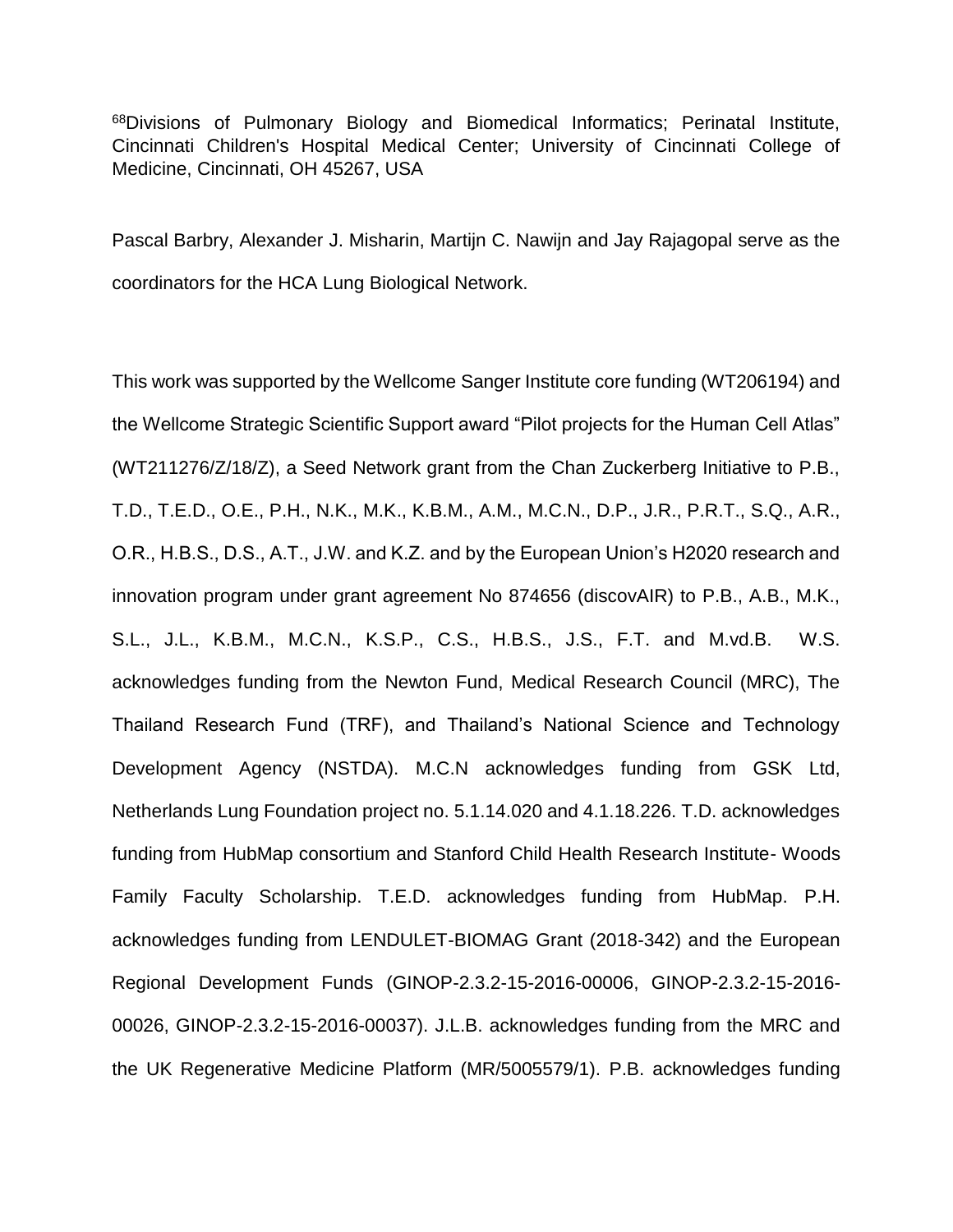from Fondation pour la Recherche Médicale (DEQ20180339158), Agence Nationale de la Recherche (UCAJEDI, ANR-15-IDEX-01; SAHARRA, ANR-19-CE14-0027; France Génomique, ANR-10-INBS-09-03), and Conseil Départemental des Alpes Maritimes (2016-294DGADSH-CV; 2019-390DGADSH-CV). N.E.B. and J.K. acknowledge funding from NIH grant R01HL145372 and DOD grant W81XWH1910416. J.K. acknowledges funding from NIH grant K08HL130595 and the Doris Duke Charitable Foundation. N.K. acknowledges funding from NIH grants R01HL127349, U01HL145567 and an unrestricted grant from Three Lakes Foundation. M.K. acknowledges HHMI and Wall Center for Pulmonary Vascular Disease. H.L. acknowledges funding from National Research Foundation of Korea. K.M. acknowledges funding from Wellcome Trust. A.M. acknowledges funding from NIH grants HL135124, AG049665 and AI135964. M.Z.N. acknowledges funding from Rutherford Fund Fellowship allocated by the Medical Research Council and the UK Regenerative Medicine Platform (MR/ 5005579/1 to M.Z.N.). M.Z.N. and M.Y. have been funded by the Rosetrees Trust (Grant number M899). J.O.-M. acknowledges funding from Richard and Susan Smith Family Foundation. D.P. acknowledges funding from Alan and Sandra Gerry Metastasis and Tumor Ecosystems Center. J.P. acknowledges funding from National Health and Medical Research Council. P.R.T. acknowledges funding from R01HL146557 from NHLBI/NIH. E.L.R. acknowledges funding from MRC MR/P009581/1 and MR/SO35907/1. A.R. and O. R. acknowledge HHMI, the Klarman Cell Observatory, and the Manton Foundation. K.S.-P. acknowledges NIHR Cambridge Biomedical Research Centre. C.S. acknowledges Swedish research Council, Swedish Cancer Society, and CPI. H.B.S. acknowledges German Center for Lung Research and Helmholtz Association. J.S.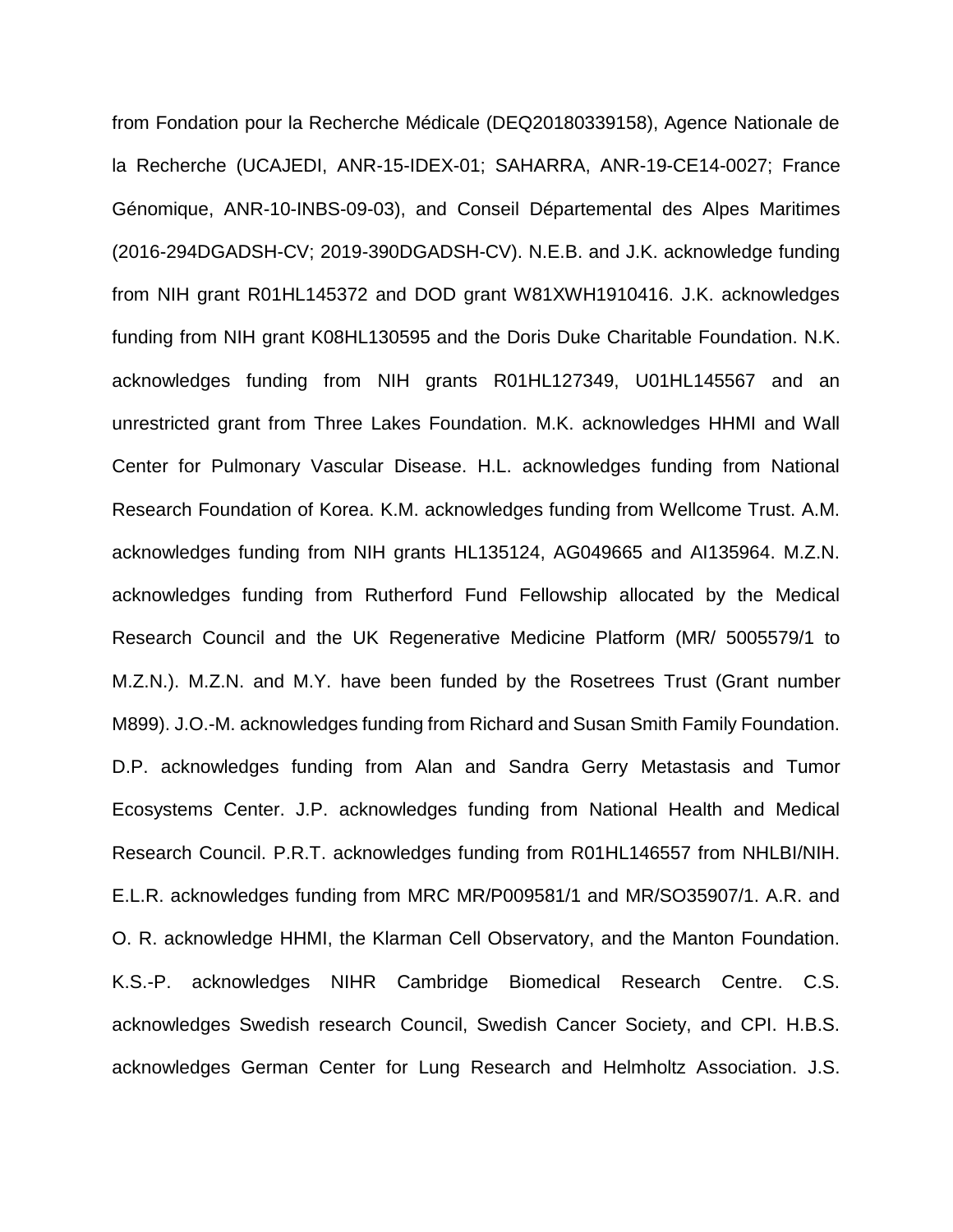acknowledges Boehringer Ingelheim, by the German Research Foundation (DFG; EXC2151/1, ImmunoSensation2 - the immune sensory system, project number 390873048), project numbers 329123747, 347286815) and by the HGF grant sparse2big. A.K.S. acknowledges the Beckman Young Investigator Program, a Sloan Fellowship in Chemistry, the NIH (5U24AI118672), and the Bill and Melinda Gates Foundation. F.T. Theis the German Center for Lung Research. M.vd.B. acknowledges from Ministry of Economic Affairs and Climate Policy by means of the PPP. K.B.W. is funded by the University College London-Birkbeck MRC Doctoral Training Programme. J.W. and Y.Y. acknowledge NIH, U01 HL148856 LungMap Phase II. I.G. acknowledges funding from NIH (5R24HD000836) and the Eunice Kennedy Shriver National Institute of Child Health and Human.

#### **Author Contributions**

W.S., N.H., C.B., and M.B. performed data analyses, initiated by S.A.T. and supervised by S.A.T. and M.C.N. R.Q., M.L., C.T.-L., H.M., D.R., F.S., M.Y., and K.B.W. generated and provided data. W.S, N.H. and the HCA Lung Biological Network interpreted the data. W.S., with significant input from the HCA Lung Biological Network, especially M.C.N., M.vd.B., S.A.T., and K.B.M., wrote the paper. All authors read the manuscript, offered feedback, and approved it before submission.

#### **Competing Interests Statement**

N.K. was a consultant to Biogen Idec, Boehringer Ingelheim, Third Rock, Pliant, Samumed, NuMedii, Indaloo, Theravance, LifeMax, Three Lake Partners, Optikira in the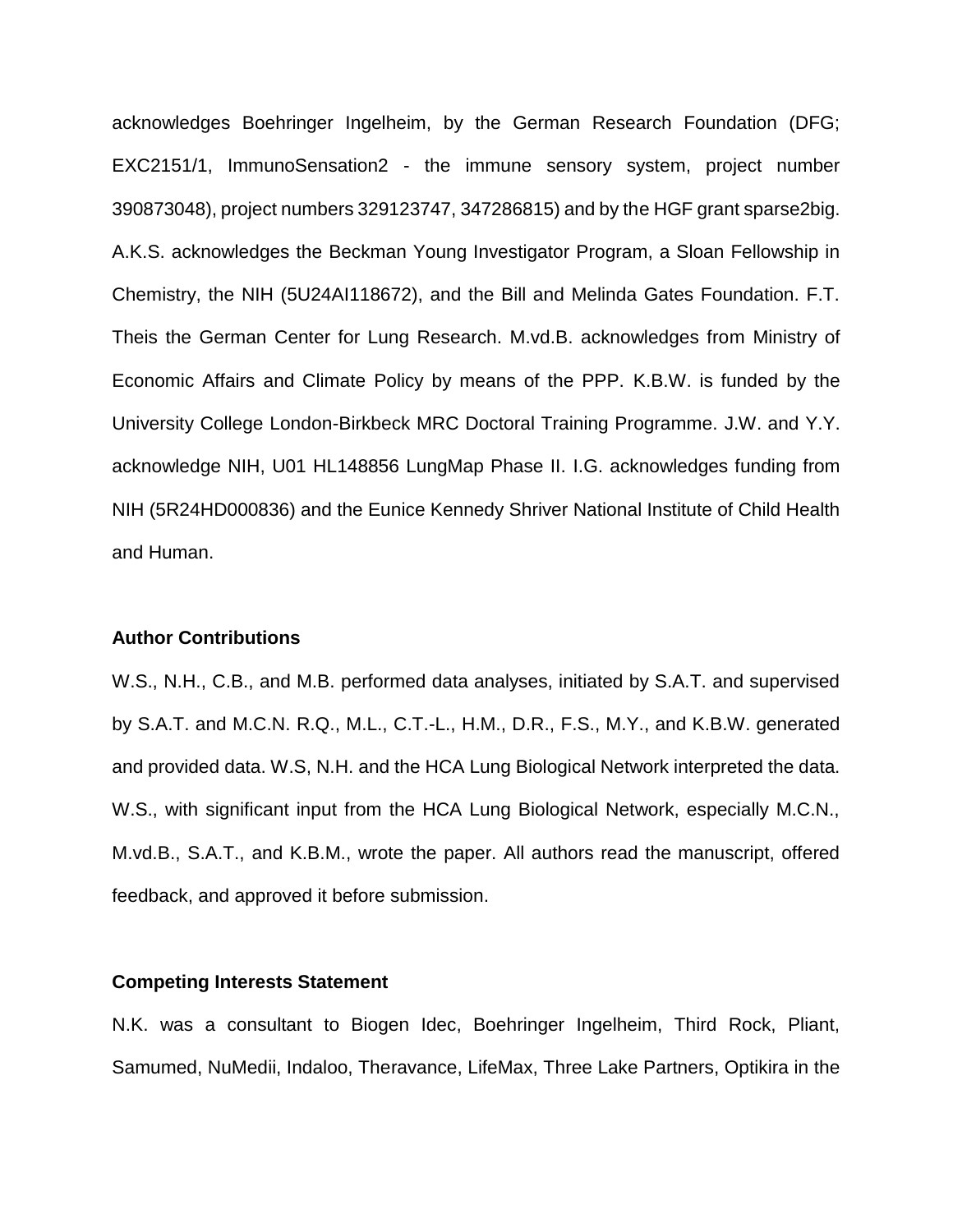last three years and received non-financial support from MiRagen. J.L. is a scientific consultant for 10X Genomics Inc. J.K. reports advisory board fees from Boehringer Ingelheim, nonfinancial study support from Genentech, and grant funding from Boehringer Ingelheim. A.R. is a co-founder and equity holder of Celsius Therapeutics, an equity holder in Immunitas, and an SAB member of ThermoFisher Scientific, Syros Pharmaceuticals, Asimov, and Neogene Therapeutics. O.R. is a co-inventor on patent applications filed by the Broad Institute to inventions relating to single cell genomics applications, such as in PCT/US2018/060860 and US Provisional Application No. 62/745,259. A.K.S. reports compensation for consulting and/or SAB membership from Merck, Honeycomb Biotechnologies, Cellarity, Cogen Therapeutics, Orche Bio, and Dahlia Biosciences. F.T. reports receiving consulting fees from Roche Diagnostics GmbH, and ownership interest in Cellarity Inc. S.A.T. was a consultant at Genentech, Biogen and Roche in the last three years. L.V. is funder of Definigen and Bilitech two biotech companies using hPSCs and organoid for disease modelling and cell-based therapy. F.S. is a founder of Bilitech, a biotechnology company using organoids for cellbased therapy.

#### **Reference**

- 1. World Health Organization. (2020). Retrieved from [https://www.who.int/emergencies/diseases/novel-coronavirus-2019/technical](https://www.who.int/emergencies/diseases/novel-coronavirus-2019/technical-guidance/naming-the-coronavirus-disease-(covid-2019)-and-the-virus-that-causes-it)[guidance/naming-the-coronavirus-disease-\(covid-2019\)-and-the-virus-that-causes-it](https://www.who.int/emergencies/diseases/novel-coronavirus-2019/technical-guidance/naming-the-coronavirus-disease-(covid-2019)-and-the-virus-that-causes-it)
- 2. Chen, N.*, et al. Lancet* **395**, 507-513 (2020).
- 3. Zhu, N.*, et al*. *N Engl J Med* **382**, 727-733 (2020).
- 4. Zhou, P.*, et al. Nature*, **579**, 270-273 (2020).
- 5. Li, W.*, et al. Nature* **426**, 450-454 (2003).
- 6. Matsuyama, S.*, et al. Journal of virology* **84**, 12658-12664 (2010).
- 7. Hoffmann, M.*, et al. Cell* (2020).
- 8. Bertram, S.*, et al. PloS one* **7**, e35876 (2012).
- 9. Zhao, Y.*, et al. bioRxiv*, 2020.2001.2026.919985 (2020).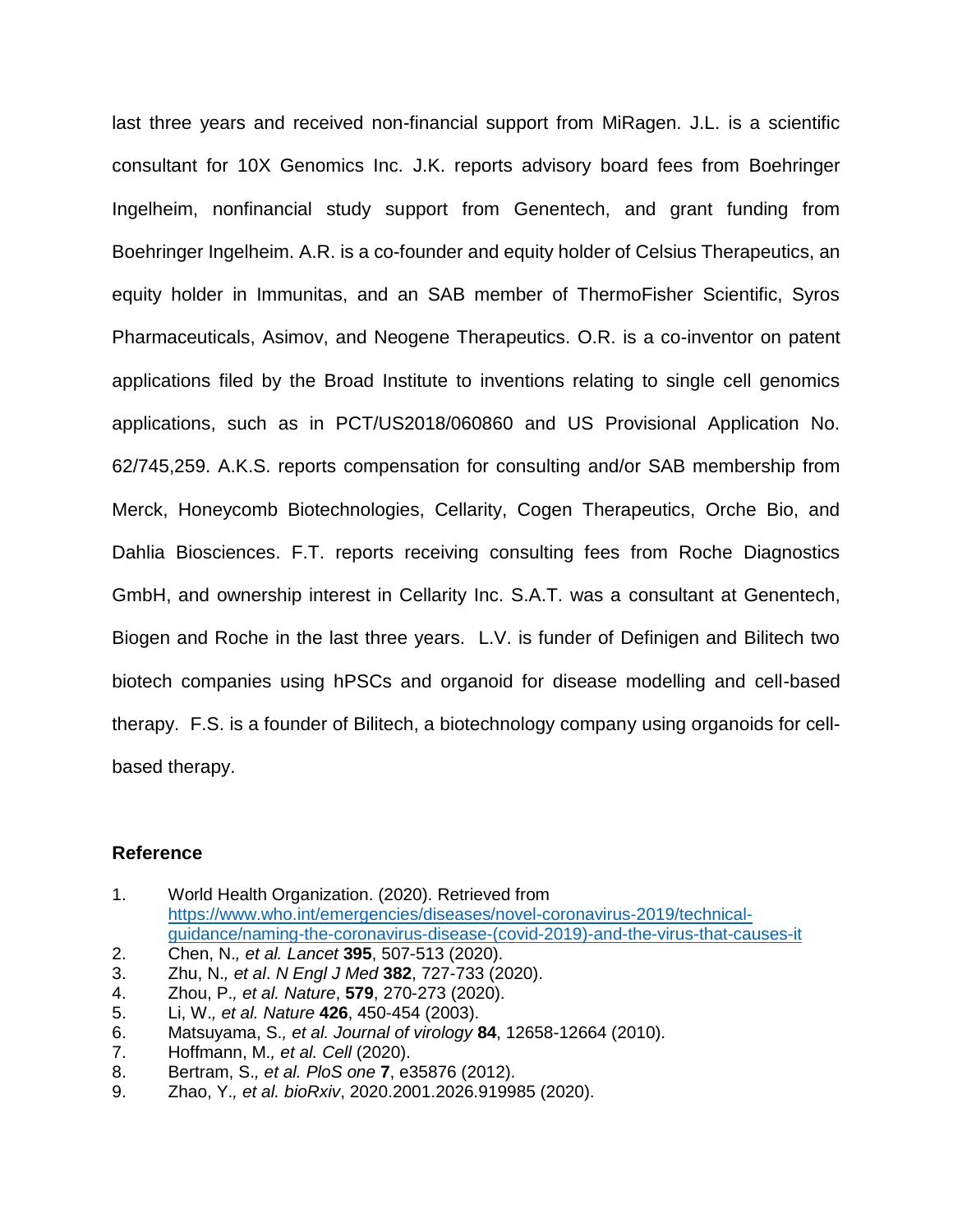- 10. Zou, X.*, et al. Frontiers of medicine* (2020).
- 11. Qi, F., *et al. bioRxiv*, 2020.2002.2016.951913 (2020).
- 12. Hamming, I.*, et al.The Journal of pathology* **203**, 631-637 (2004).
- 13. Zhou, Y.*, et al. Antiviral research* **116**, 76-84 (2015).
- 14. Iwata-Yoshikawa, N.*, et al. Journal of virology* **93**(2019).
- 15. Yeager, C.L.*, et al. Nature* **357**, 420-422 (1992).
- 16. Raj, V.S.*, et al. Nature* **495**, 251-254 (2013).
- 17. Broszeit, F.*, et al. Cell Rep* **27**, 3284-3294.e3286 (2019).
- 18. Li, Q.*, et al. N Engl J Med* (2020).
- 19. Wallinga, J. & Teunis, P. *American journal of epidemiology* **160**, 509-516 (2004).
- 20. Riou, J. & Althaus, C.L. *Euro surveillance : bulletin Europeen sur les maladies transmissibles* **25**(2020).

## **Figure Legends**

**Fig. 1| Expression of** *ACE2* **and** *TMPRSS2* **across different tissues and its enrichment in nasal epithelial cells**. **a**, RNA expression of SARS-CoV-2 entry receptor *ACE2* (first column), entry-associated protease *TMPRSS2* (second column), and their coexpression (third column) from multiple scRNA-seq datasets across different tissues. Raw expression values were normalized, log transformed and summarized by published cell clustering where available, or reproduced clustering annotated using marker genes and cell type nomenclature from the respective studies. The size of the dots indicates the proportion of cells in the respective cell type having greater-than-zero expression of *ACE2* (first column), *TMPRSS2* (second column) or both (third column), while the colour indicates the mean expression of *ACE2* (first and third columns) or *TMPRSS2* (second column). **b**, Schematic illustration depicts the major anatomical regions in the human respiratory tree demonstrated in this study: nasal, lower airway, and lung parenchyma (left panel). Expression of *ACE2* is from airway epithelial cell datasets: Vieira Braga, Kar *et al.* 2019 (middle panel) and Deprez *et al.* 2019 (right panel). The datasets were retrieved from existing sources, and the cell clustering and nomenclature were retained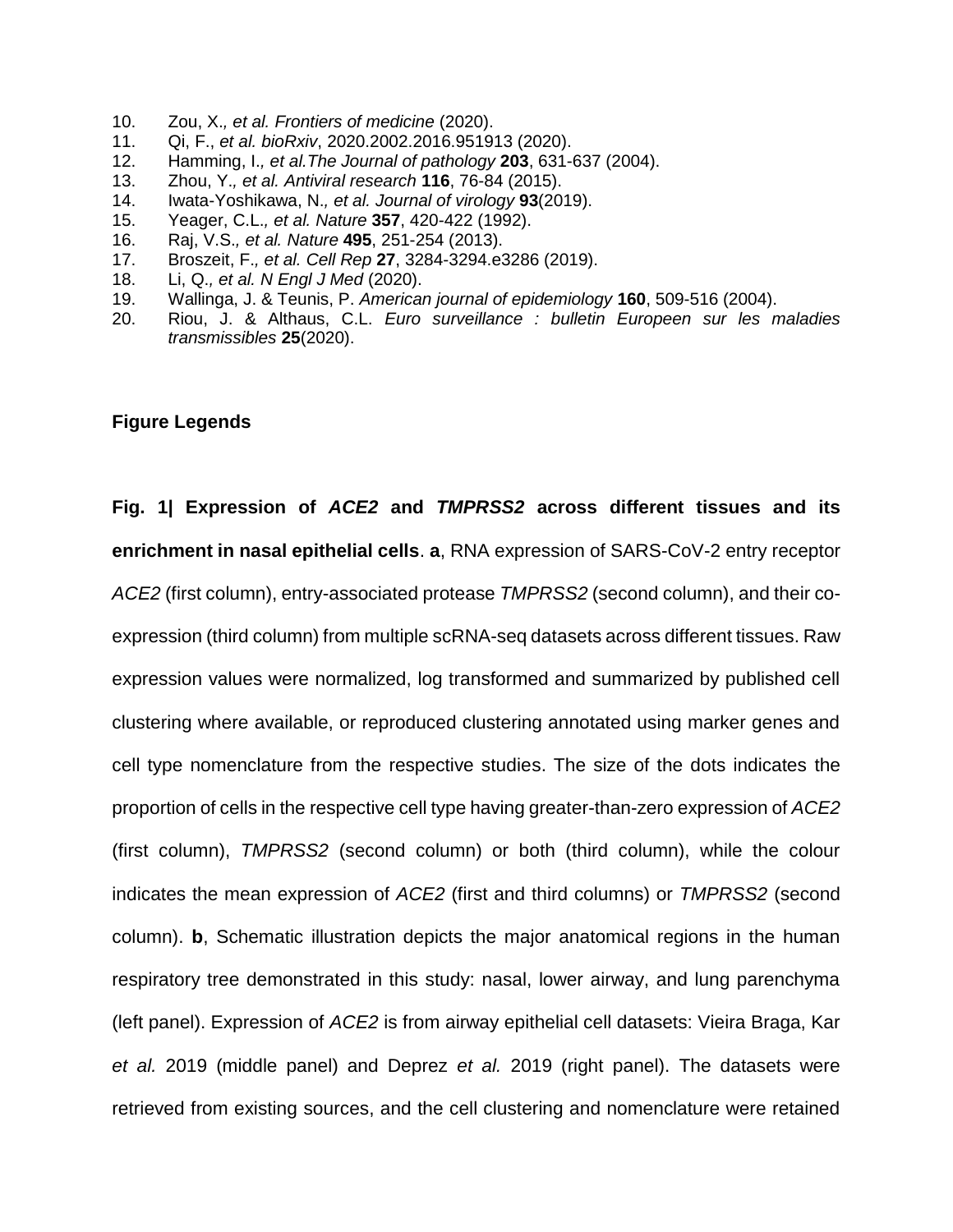based on the respective studies. For gene expression results in the dot plots: the dot size represents the proportion of cells within the respective cell type expressing the gene and the dot color represents the average gene expression level within the particular cell type.

**Fig. 2| Respiratory expression of viral receptor/entry-associated genes and implications for viral transmissibility and genes associated with** *ACE2* **expression. a**, Expression of *ACE2* (an entry receptor for SARS-CoV and SARS-CoV-2), *ANPEP* (an entry receptor for HCoV-229E), *ST6GAL1*/*ST3GAL4* (enzymes important for synthesis of influenza entry receptors), and *DPP4* (an entry receptor for MERS-CoV) from the airway epithelial datasets: Vieira Braga, Kar *et al*. 2019 (left panel) and Deprez *et al*. 2019 (right panel). The basic reproductive number (R0) for respective viruses, if available, are shown. **b**, Respiratory epithelial expression of the top 50 genes correlated with *ACE2* expression based on Spearman's correlation analysis (with Benjamini-Hochberg-adjusted *p*-values) performed on all cells within the Vieira Braga, Kar *et al.* airway epithelial dataset. The colored gene names represent genes that are immune-associated (GO:0002376: immune system process or GO:0002526: acute inflammatory response). For gene expression results in the dot plots: the dot size represents the proportion of cells within the respective cell type expressing the gene and the color represents the average gene expression level within the particular cell type.

#### **Method**

The datasets were retrieved from published and unpublished datasets in multiple human tissues, including airways $26,27$ , cornea (personal communication; Lako lab, Newcastle),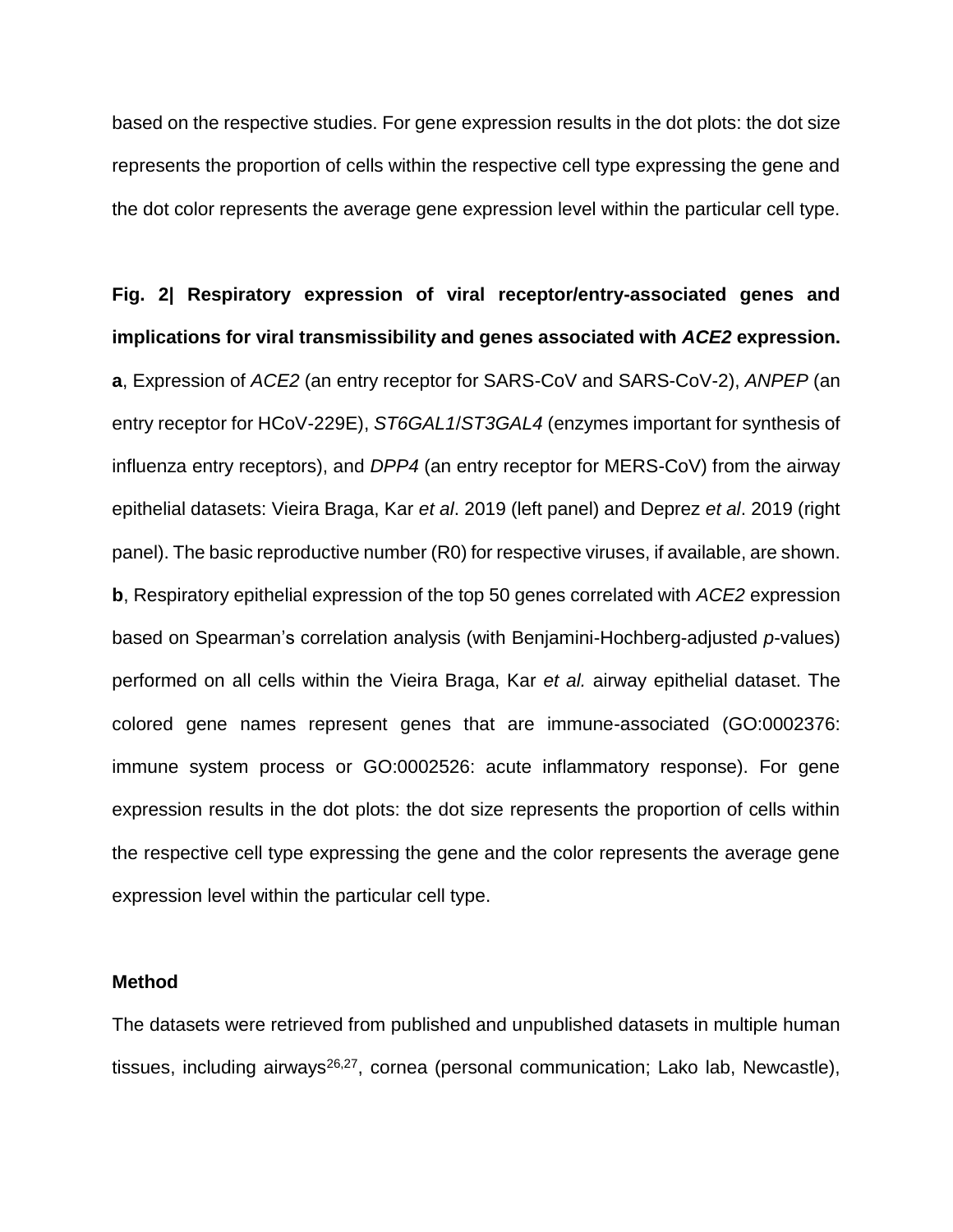skeletal muscle (personal communication, Teichmann lab, Wellcome Sanger Insitute and Zhang lab, Sun-Yat-Sen University, Guangzhou, China), ileum<sup>28</sup>, colon<sup>29</sup>, pancreas<sup>30</sup>, liver<sup>31</sup>, gallbladder (personal communication; Vallier lab, University of Cambridge), heart (Teichmann lab, Hubner lab/Berlin, Seidmanns/Harvard, and Noseda lab/Imperial College London), kidney<sup>32</sup>, placenta/decidua<sup>33</sup>, testis<sup>34</sup>, prostate gland<sup>35</sup>, brain<sup>36</sup>, skin<sup>37</sup>, retina<sup>38</sup>, spleen<sup>39</sup>, esophagus<sup>39</sup>, and fetal tissues<sup>40,41</sup>. Raw expression values were normalized and log transformed. We retained the cell clustering based on the original studies when available.

For each dataset where per-cell annotation is not available, we re-processed the data from raw or normalized (whichever was deposited alongside the original publication) quantification matrix. The standard scanpy (version 1.4.3) clustering procedure was followed. When batch information is available, harmony package was used to correct batch effects in the PC space and the corrected PCs were used for computing nearest neighbour graph. To re-annotate the cells, multiple clusterings of different resolutions were generated among which the one best matching the published clustering was picked and manual annotation was undertaken using marker genes described in the original publication. Full details can be found in analysis notebooks available at

[github.com/Teichlab/covid19\\_MS1.](https://github.com/Teichlab/covid19_MS1)

Illustration of the results was generated using scanpy and Seurat (version 3.1). For correlation analysis, we performed the Spearman's correlation with statistical tests using the R Hmisc package (version 4.3-1) and the *p* values were adjusted with Benjamini-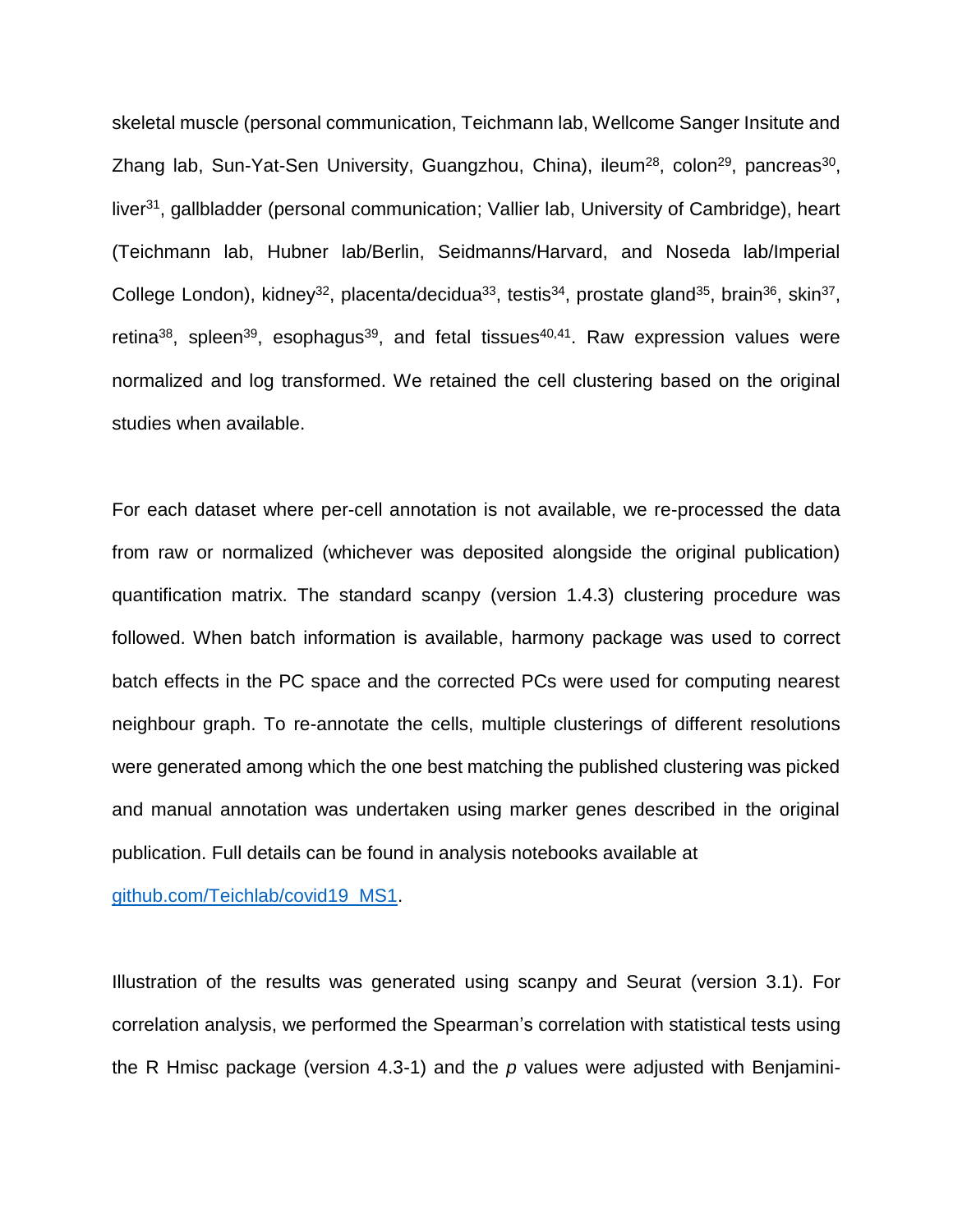Hochberg method with the R stats package (version 3.6.1) on the Vieira Braga, Kar *et al*. airway epithelial dataset and the Deprez *et al.* airway dataset. The correlation coefficients results for all genes are included as **Supplementary Data 1**. The top 50 genes in each dataset were characterized based on Gene Ontology classes from the Gene Ontology (GO) database and associated pathways in PathCards from the Pathway Unification database.

### **Data Availability Statement**

The published datasets can be found as followed: pulmonary airways (European Genome-phenome Archive: EGAS00001001755, EGAS00001002649; [lungcellatlas.org](http://lungcellatlas.org/) an[d www.genomique.eu/cellbrowser/HCA\)](http://www.genomique.eu/cellbrowser/HCA), ileum (NCBI: GSE134809), colon (Single Cell Portal: SCP259; [portals.broadinstitute.org/single\\_cell\)](http://www.portals.broadinstitute.org/single_cell), pancreas (NCBI: GSE84133), liver (NCBI: GSE115469), kidney [\(www.kidneycellatlas.org\)](http://www.kidneycellatlas.org/), placenta/decidua (EBI Array Express: E-MTAB-6701; [maternal-fetal-interface.cellgeni.sanger.ac.uk\)](http://www.maternal-fetal-interface.cellgeni.sanger.ac.uk/), testis (NCBI: GSE120508), brain [\(www.gtexportal.org/home/data-sets\)](http://www.gtexportal.org/home/data-sets), retina (NCBI: GSE135922), skin (European Genome-phenome Archive: EGAS00001002927), spleen and esophagus [\(tissuestabilitycellatlas.org\)](http://www.tissuestabilitycellatlas.org/) and fetal tissues (Array Express: E-MTAB-7407 and E-MTAB-8581; [developmentalcellatlas.ncl.ac.uk\)](http://www.developmentalcellatlas.ncl.ac.uk/).

All of the published datasets and relevant data from unpublished sources in this study can be visualized and assessed through a website portal [\(covid19cellatlas.org\)](http://www.covid19cellatlas.org/). Please